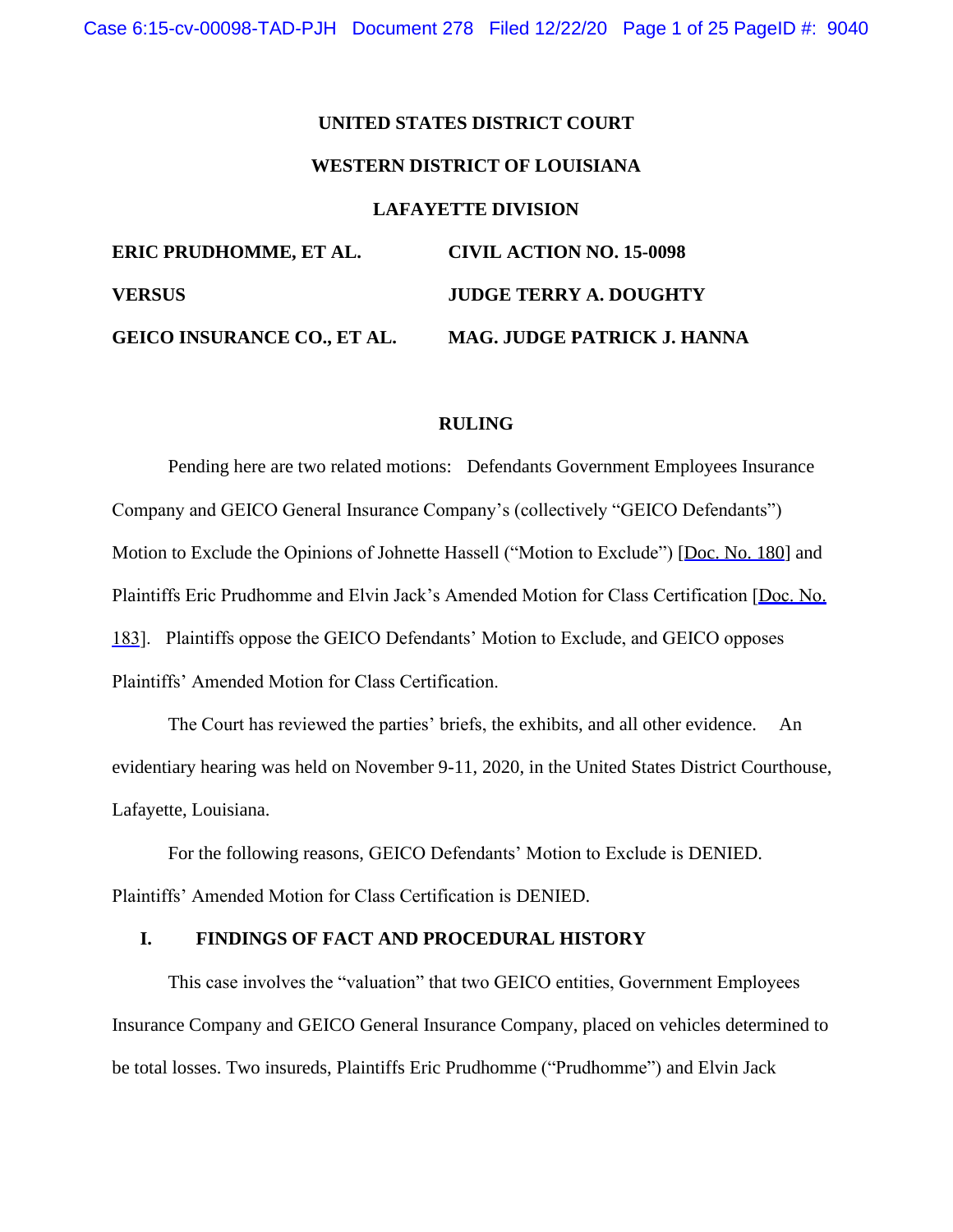("Jack"), contend that the GEICO Defendants undervalued their vehicles when they made claims for their respective total losses.

Prudhomme's 2008 Kia Rondo LX was involved in an automobile accident in Lafayette Parish. The Kia was so severely damaged that the estimates to repair the vehicle rendered it a total loss. Prudhomme made a claim against the collision coverage of his automobile policy written by Government Employees Insurance Company. NADA Valuation Reports for Prudhomme's vehicle estimated its clean retail value at \$10,150.00. The GEICO entity did not use NADA value, but instead used a product developed by a third party valuation service, the "CCC One Market Valuation Report," which set the "base vehicle value" for Prudhomme's vehicle at \$8,272.00.

 Jack's vehicle, a 2000 Ford Ranger V-6 Supercab truck garaged in Ville Platte, was severely damaged in an accident. He filed a claim against the collision coverage of his automobile policy with GEICO General Insurance Company. The estimates to repair the vehicle rendered it a total loss. NADA Valuation Reports for Jack's vehicle estimated its clean retail value as \$4,350.00. Also using the CCC One Market Valuation Report, the GEICO entity established the "base vehicle value" at \$2,801.00 and deducted \$43.00 for condition adjustment and \$25.00 for prior damage, to arrive at an adjusted vehicle value of \$2,733.00.

 Plaintiffs allege that the GEICO Defendants' use of the CCC system violates Louisiana statutory law. Specifically, Plaintiffs allege that the GEICO Defendants' use of the CCC system violates LA. REV. STAT. 22:1892(B)(5), which provides:

(5) When an insurance policy provides for the adjustment and settlement of firstparty motor vehicle total losses on the basis of actual cash value or replacement with another of like kind and quality, and the insurer elects a cash settlement based on the actual cost to purchase a comparable motor vehicle, such costs shall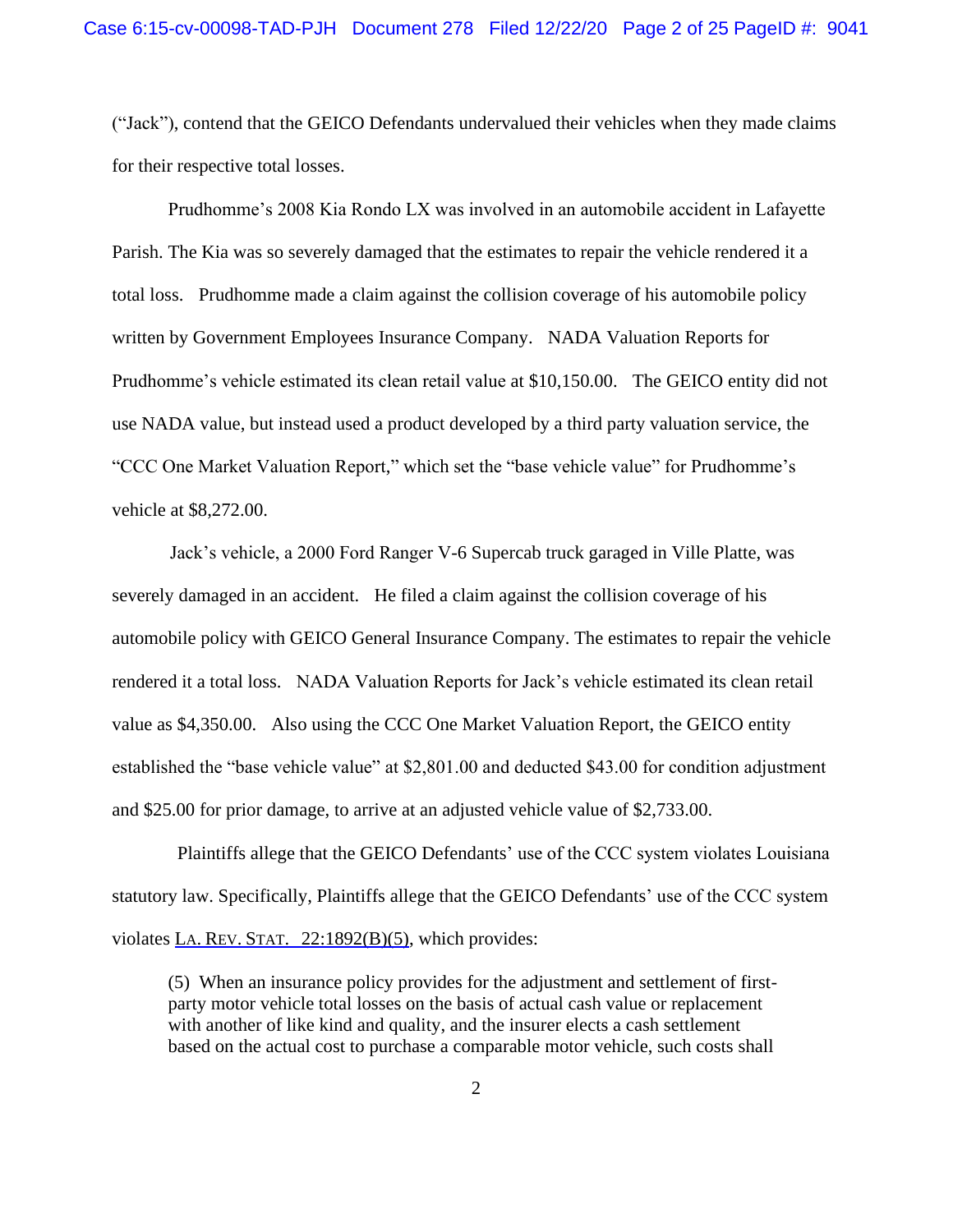be derived by using one of the following:

(a) A fair market value survey conducted using qualified retail automobile dealers in the local market area as resources. If there are no dealers in the local market area, the nearest reasonable market can be used.

(b) The retail cost as determined from a generally recognized used motor vehicle industry source;  such as, an electronic database, if the valuation documents generated by the database are provided to the first-party claimant, or a guidebook that is available to the general public. If the insured demonstrates, by presenting two independent appraisals, based on measurable and discernable factors, including the vehicle's preloss condition, that the vehicle would have a higher cash value in the local market area than the value reflected in the source's database or the guidebook, the local market value shall be used in determining the actual cash value.

(c) A qualified expert appraiser selected and agreed upon by the insured and insurer. The appraiser shall produce a written nonbinding appraisal establishing the actual cash value of the vehicle's preloss condition.

(d) For the purposes of this Paragraph, local market area shall mean a reasonable distance surrounding the area where a motor vehicle is principally garaged, or the usual location of the vehicle covered by the policy.

Plaintiffs argue that the GEICO Defendants' use of the CCC system does not meet the statutory

standard and systematically undervalues the claims of similarly situated policy holders.

During the class period, the GEICO Defendants (both entities) used two products from

CCC: (1) one product was used to estimate the costs of repairs to insureds' damaged vehicles,

and (2) the second product was used to determine the amount GEICO would pay as the actual

cash value of the insured vehicle if there was a total loss. [Doc. No. 186-2, Exhibit 6, Deposition

of CCC through John Gintvainis, pp. 84-85; Exhibit 7, Deposition of Louiviere, p. 47;

Deposition of Simon, pp. 37-38].

After the GEICO Defendants were informed of a loss, an adjuster would visit the

damaged vehicle (if available) and input basic data, such as the VIN and mileage, into the CCC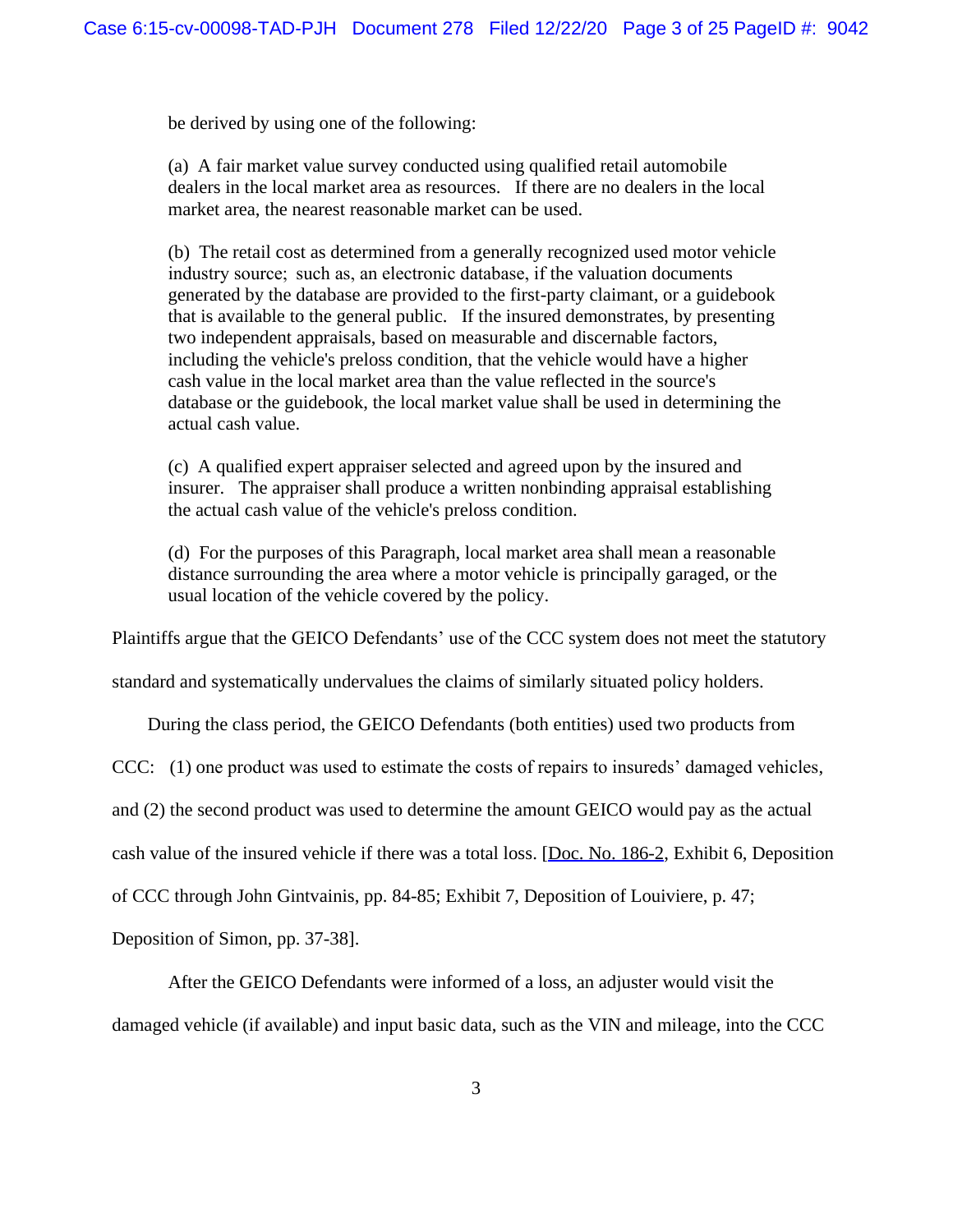One system. The adjuster would inspect and take pictures of the damage. The adjuster would then input which damaged parts needed repair and replacement, and the estimating system determined the cost of repair. When damage estimates reached a certain percentage of the NADA value, a trigger was met, and the adjuster was then informed to make the determination of actual cash value of the vehicle and whether the vehicle was a total loss under Louisiana law. Adjusters would consult a NADA guidebook (either online or through an app available to the public) to determine the NADA value of the insured vehicle.

Louisiana law requires NADA values to be used to determine whether a vehicle is a total loss. LA. REV. STAT. 32:702(11). If the cost of the repairs exceeded 75% of NADA "clean" retail," the vehicle was deemed a total loss pursuant to Louisiana law. The NADA value was sometimes saved in the GEICO Defendants' claim file system, but any available NADA value was always saved in the CCC system.

If a vehicle was deemed a total loss under Louisiana law, the GEICO Defendants did not use the NADA value for the vehicle, but used a different product from CCC, CCC One Market Valuation Report, to determine the amount it would pay an insured for her totaled vehicle. The CCC One Market Valuation Report is not available to the general public, but is used by insurance companies and collision repair shops that perform appraisals on behalf of insurance companies. Governmental units also use the product to value fleets or determine the value of a particular vehicle.

The CCC One Market Value Report methodology is a "four step" process which includes the identification of the loss vehicle, "configuration" of the lost vehicle, search for and adjustment for comparables, and then a determination of the final amount. The first step is for

4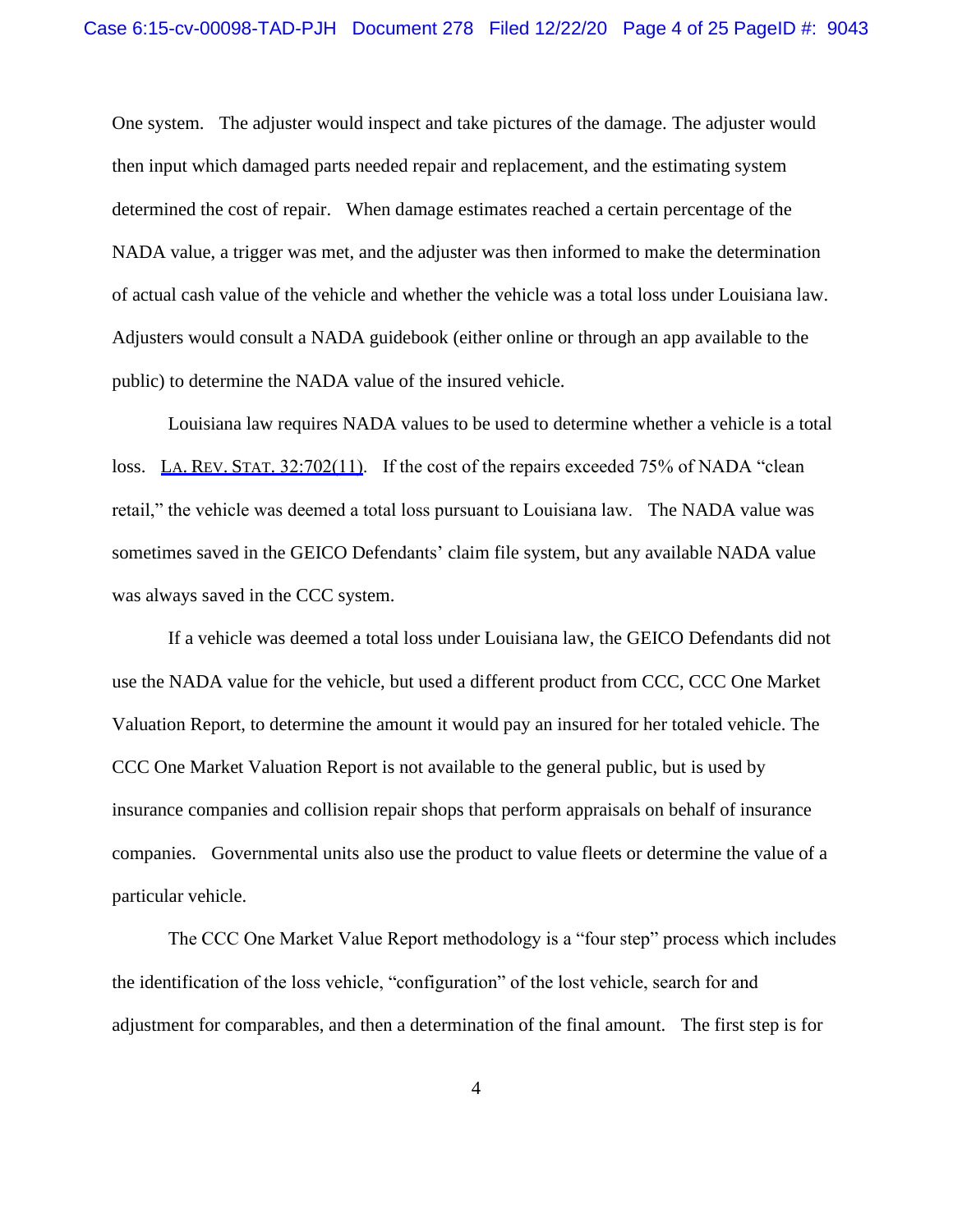the insurance carrier to identify the vehicle through either the VIN or, lacking the VIN, information directly from the insurance carrier, such as the year, make, model, trim, level, body style, and engine size of the loss vehicle and submit that information to CCC.

The second step is for CCC to configure the loss vehicle by looking at information from the insurer regarding equipment, packages, mileage, condition, and refurbishments of the loss vehicle. CCC will also load all standard equipment on the loss vehicle.

At the third step, the CCC product searches for comparable vehicles in various databases. That search is . (Before late 2015 or early 2016, ). . The values of the comparables are "adjusted" for differences in configurations (package, trim, options) between the loss vehicles and the comparables. . . Additionally, there is a mileage adjustment for vehicles **adjustment** for vehicles **a** set of taking  $\blacksquare$  **h** and  $\blacksquare$  **h** and  $\blacksquare$  **h** and  $\blacksquare$  **h** and  $\blacksquare$  **h** and  $\blacksquare$  **h** and  $\blacksquare$  **h** and  $\blacksquare$  **h** and  $\blacksquare$  **h** and  $\blacksquare$  **h** and  $\blacks$ an average of adjusted comparable values, CCC, for the GEICO Defendants, "weights" the comparables. More "adjustments" occur after "weighting," based on a four-condition scale to judge the condition of the loss vehicle: rough, average private, dealer, and exceptional. The GEICO Defendants conditioning is set that vehicles with average private condition do not have any dollar impact for conditioning.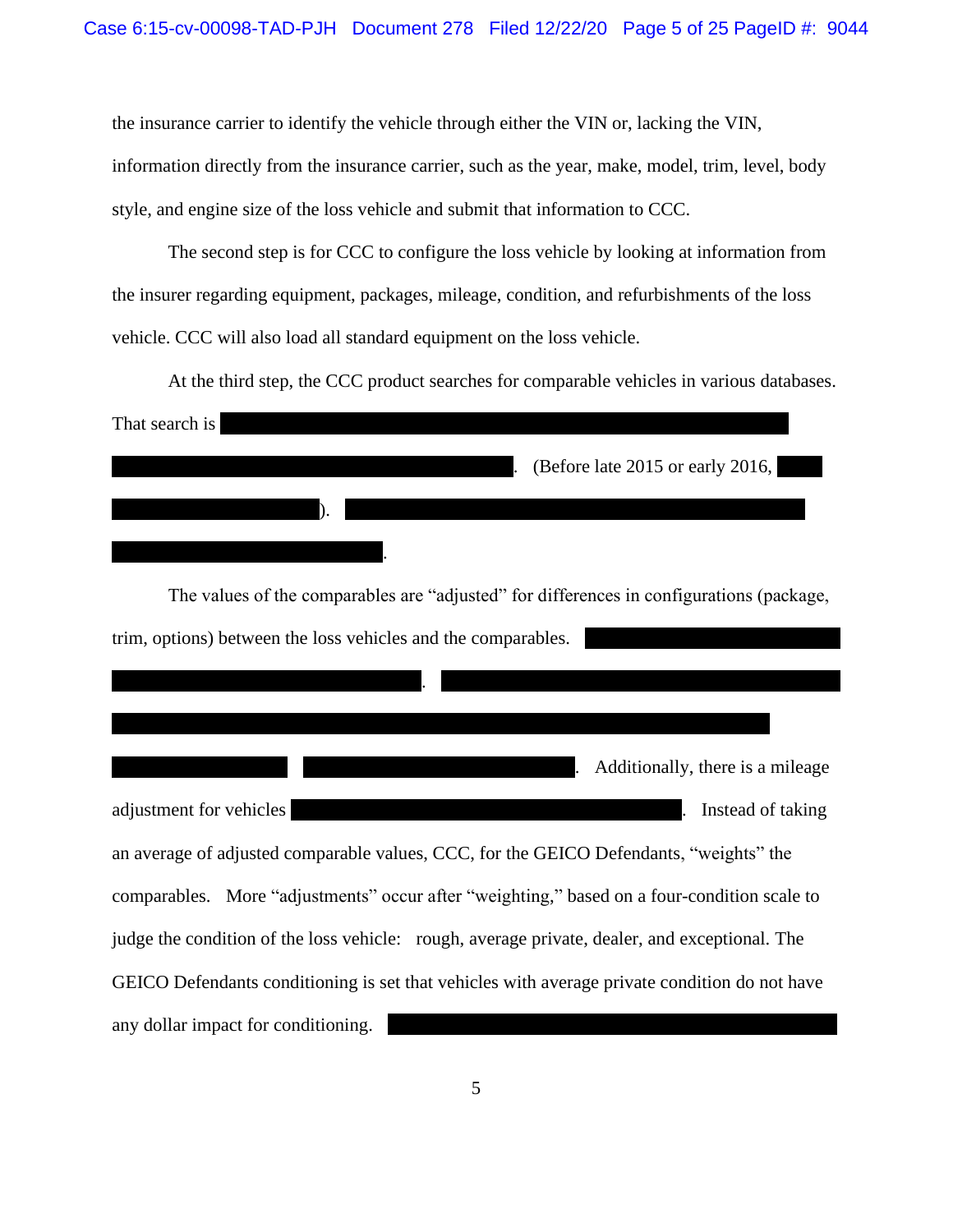. This is a "monetary adjustment for the difference between a dealer-conditioned vehicle and one in the baseline or private owner-conditioned vehicle of the loss."

The fourth step is for the GEICO Defendants to reach a determination of the final amount to be paid to the insured.

However, as discussed more fully in analyzing the requirements of class certification below, testimony at the hearing and evidentiary submissions show that GEICO adjusters did not always use the CCC valuation to pay a total loss to customers. Troy Penry, GEICO's Assistant Vice President of Auto Damage Claims, who has been employed by GEICO for more than 25 years and who himself worked as an adjuster in Louisiana, testified that "each claim is handled differently" and that there are "several subjective factors" to the valuation process. Tr. (Penry) 551:1-5, 551:12-17, 558:24-25. His testimony was consistent with that of Daniel Stelly, GEICO's field claims manager with responsibility over most of Louisiana, who testified that there is no exact form or process. Tr. (Stelly) 25:24-26:9. Instead, adjusters had discretion and actually exercised that discretion in a statistically significant number of cases to adjust the CCC valuation in paying a total loss amount to customers.

Plaintiffs seek to represent a claim composed of "All persons insured by GEICO General Insurance Company and Government Employees Insurance Company who have made a claim for first party total loss, which claim GEICO evaluated using CCC One Market Valuation, or a predecessor product, from August 15, 2010 to the present date [date of class action notice.]" [Doc. No. 183]. They further move that Prudhomme and Jack be appointed as class representatives. *Id.* They also seek to have Plaintiffs' counsel, J. R. Whaley; Kenneth D. St. Pé; Stephen B. Murray, Sr.; Stephen B. Murray, Jr.; Arthur M. Murray; and Kenneth W. DeJean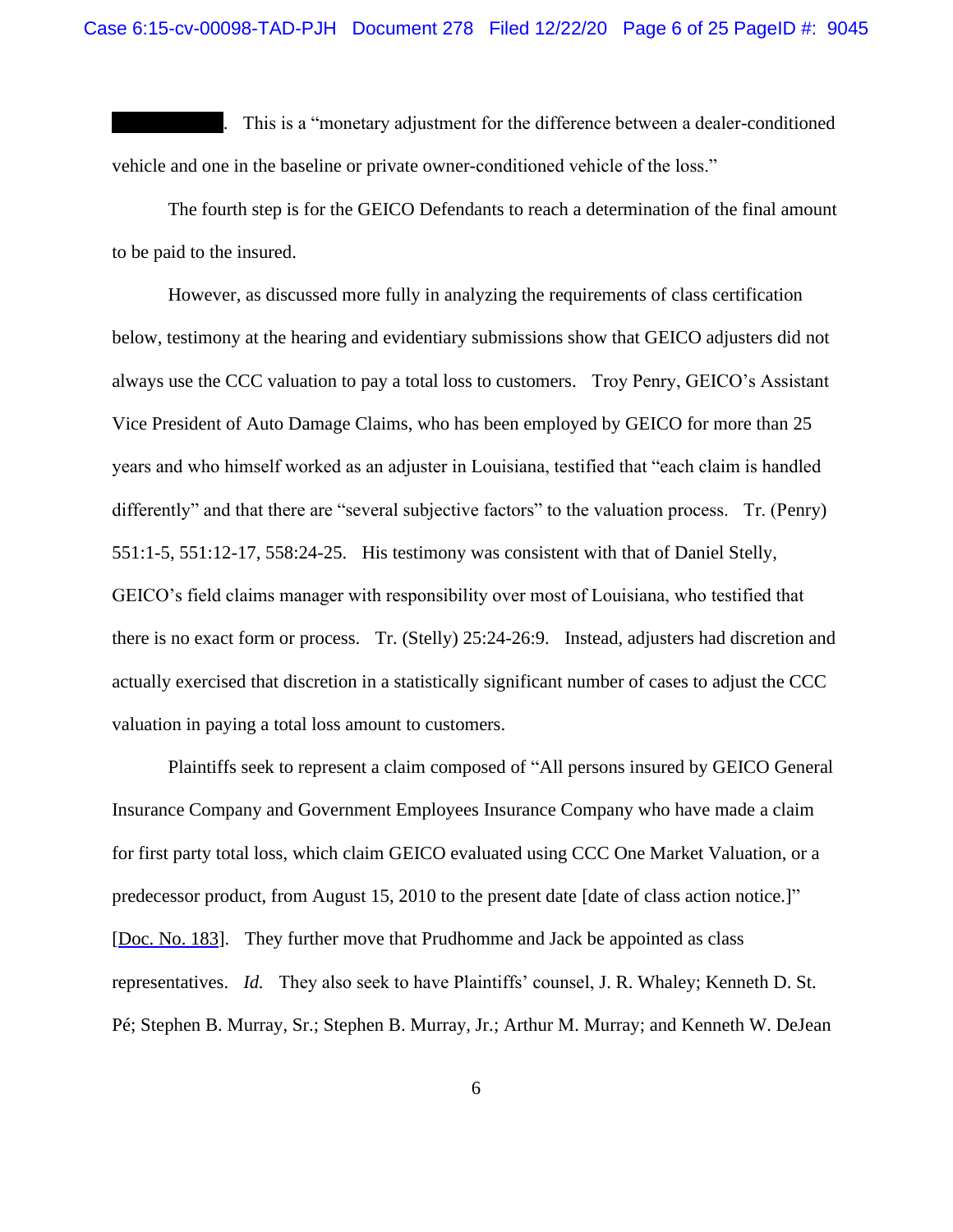appointed as class counsel. In support of their motion, Plaintiffs rely, in part, on the expert analysis of Dr. Johnette Hassell.

The GEICO Defendants oppose class certification. They also move to exclude Dr. Hassell's testimony.

## **II. LAW AND ANALYSIS**

# **A. Motion to Exclude**

The Court deferred ruling on GEICO Defendants' Motion to Exclude until after the hearing. However, prior to proceeding any further the Court must first address whether it may properly rely on the opinions expressed by Plaintiffs' expert, Dr. Hassell.

Under Federal Rule of Evidence 702, an expert opinion on scientific, technical, or specialized knowledge can be admitted only if:

(a) the expert's scientific, technical, or other specialized knowledge will help the trier of fact to understand the evidence or to determine a fact in issue;

(b) the testimony is based on sufficient facts or data;

(c) the testimony is the product of reliable principles and methods; and

(d) the expert has reliably applied the principles and methods to the facts of the case.

FED. R. EVID. 702. When faced with expert scientific testimony, the court must

determine at the outset if the proponent of the evidence has proven its admissibility by a

preponderance of the evidence. *Daubert v. Merrell Dow Pharmaceuticals*, 509 U.S. 579, 592

n.10 (1993) (citing FED. R. EVID. 104(a) and *Bourjaily v. U.S.*, 483 U.S. 171, 175-76 (1987)).

Courts have considerable discretion in deciding whether to admit or exclude expert testimony.

*See Kumho Tire Co. v. Carmichael*, 526 U.S. 137, 152 (1999) ("[W]e conclude that the trial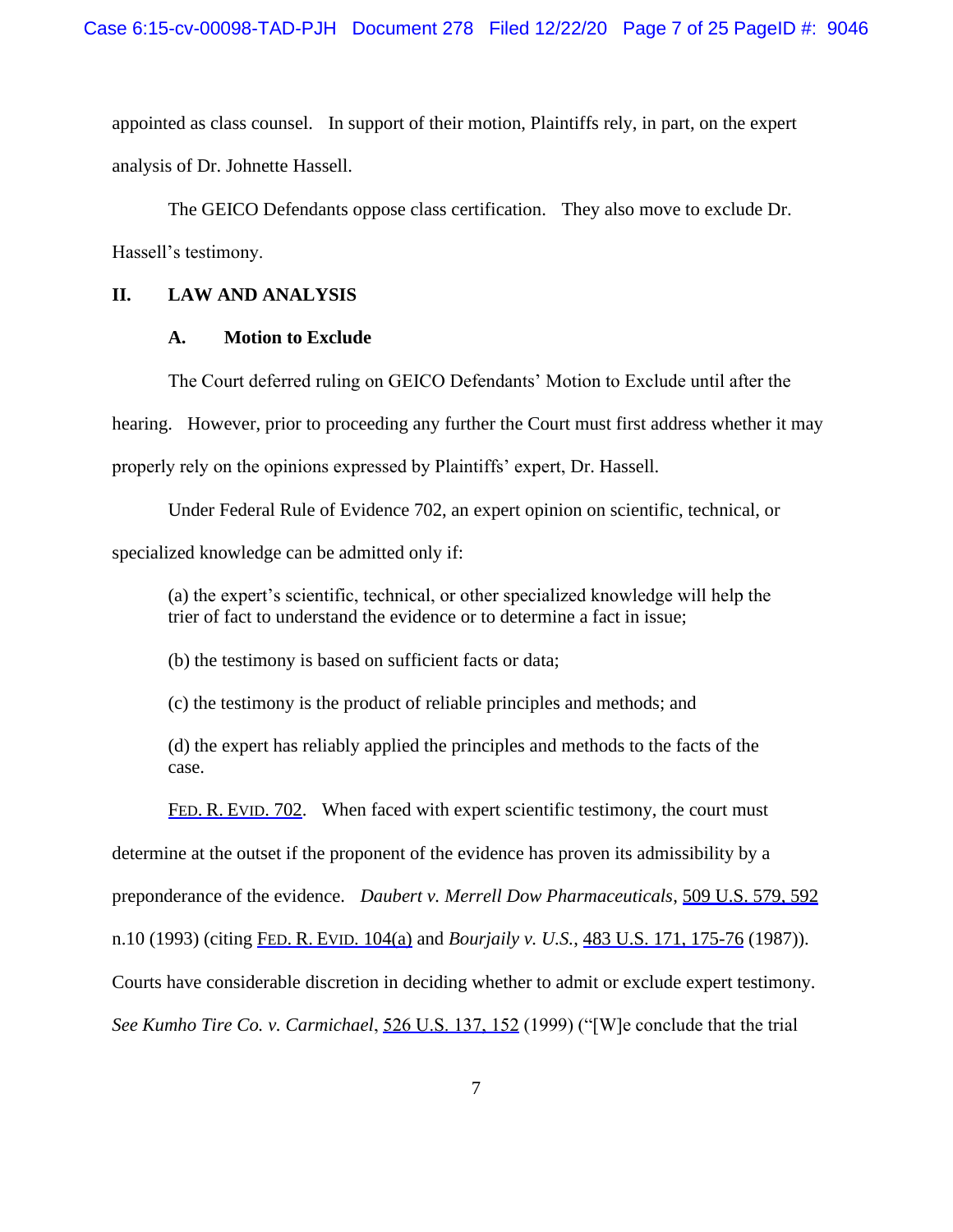judge must have considerable leeway in deciding in a particular case how to go about determining whether particular expert testimony is reliable."); *Gen. Elec. Co. v. Joiner*, 522 U.S. 136, 138-9 (1997).

However, as gatekeeper, the district court is not intended to replace the adversary system: "Vigorous cross-examination, presentation of contrary evidence, and careful instruction on the burden of proof are the traditional and appropriate means of attacking shaky but admissible evidence." *United States v. 14.38 Acres of Land, More or Less Situated in Lefore County, Miss.,*  80 F.3d 1074, 1078 (5th Cir. 1996) (quoting *Daubert,* 509 U.S. at 596).

In determining whether to allow expert opinion testimony, a court must first decide whether the witness is qualified as an expert by knowledge, skill, experience, training, or education. *See Moore v. Ashland Chemical, Inc.,* 126 F.3d 679, 684 (5<sup>th</sup> Cir. 1997). A district court should refuse to allow an expert witness to testify if it finds that the witness is not qualified to testify in a particular field or on a particular subject. Wilson v. Woods, 163 F.3d 935 (5<sup>th</sup> Cir. 1999).

If a witness is qualified to testify, the court must then determine whether the proffered testimony is both relevant and reliable. Reliability and relevance, under Rule 702, are the hallmarks of admissible expert testimony. *Daubert*, 509 U.S. at 589; *In re MBS Mgmt. Servs., Inc.*, 690 F.3d 352, 357 (5th Cir. 2012). In making its reliability determination, the court must assess whether the "reasoning or methodology underlying the testimony is scientifically valid." *Curtis v. M & S Petroleum, Inc.*, 174 F.3d 661, 668 (5th Cir. 1999). However, the focus of reliability "must be solely on principles and methodology, not on the conclusions they generate." *Daubert*, 509 U.S. at 595.

8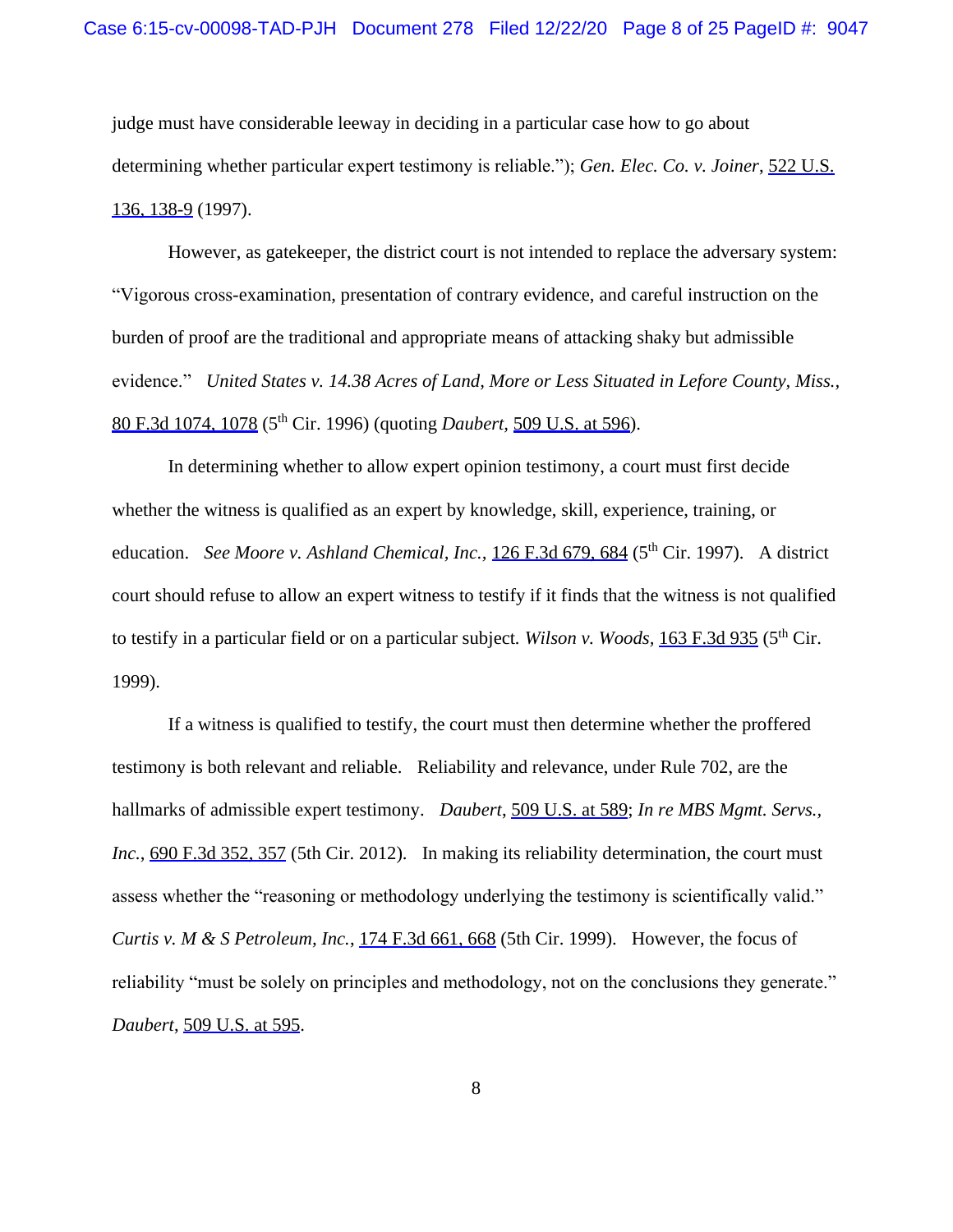Relevance includes not only the general requirement contained in Rule 401 that the testimony tend to make the existence of any fact more probable or less probable, but also the prerequisite that the expert testimony "assist the trier of fact to understand the evidence or to determine a fact in issue." FED. R. EVID. 702; *Daubert*, 509 U.S. at 591 ("Expert testimony which does not relate to any issue in the case is not relevant and, ergo, non-helpful.") (quoting 3 J. WEINSTEIN & M. BERGER, WEINSTEIN'S EVIDENCE ¶ 702[02], p. 702-18 (1988)). In assessing relevance, courts "must determine whether that reasoning or methodology can be properly applied to the facts in issue." *Id.* (citing *Daubert*, 509 U .S. at 592-93).

Ultimately, "[t]he district court's responsibility is 'to make certain that an expert, whether basing testimony upon professional studies or personal experience, employs in the courtroom the same level of intellectual rigor that characterizes the practice of an expert in the relevant field." *Pipitone v. Biomatrix, Inc.*, 288 F.3d 239, 247 (5th Cir. 2002) (quoting *Kumho Tire Co.*, 526 U.S. at 152).

In this case, the GEICO Defendants do not challenge Hassell's general qualifications as an expert, but rather argues that "her opinions do not meet the standards required for admission, as set forth under Federal Rules of Evidence  $104(b)$ <sup>1</sup>,  $401(a)$ ,  $403$ , and  $702$ , and the principles in *Daubert* . . . and its progeny." [Doc. No. 180]. The GEICO Defendants further contend that Dr. Hassell's opinions should be excluded "because they do not meet the standards set forth in *Chavez v. Plan Benefit Servs., Inc.,* 957 F.3d 542 (5th Cir. 2020)[,] and *Comcast Corp. v. Behrend*, 569 U.S. 27 (2013)." *Id.*

<sup>1</sup>Federal Rule of Evidence 104(b) provides: "When the relevance of evidence depends on whether a fact exists, proof must be introduced sufficient to support a finding that the fact does exist. The court may admit the proposed evidence on the condition that the proof be introduced later."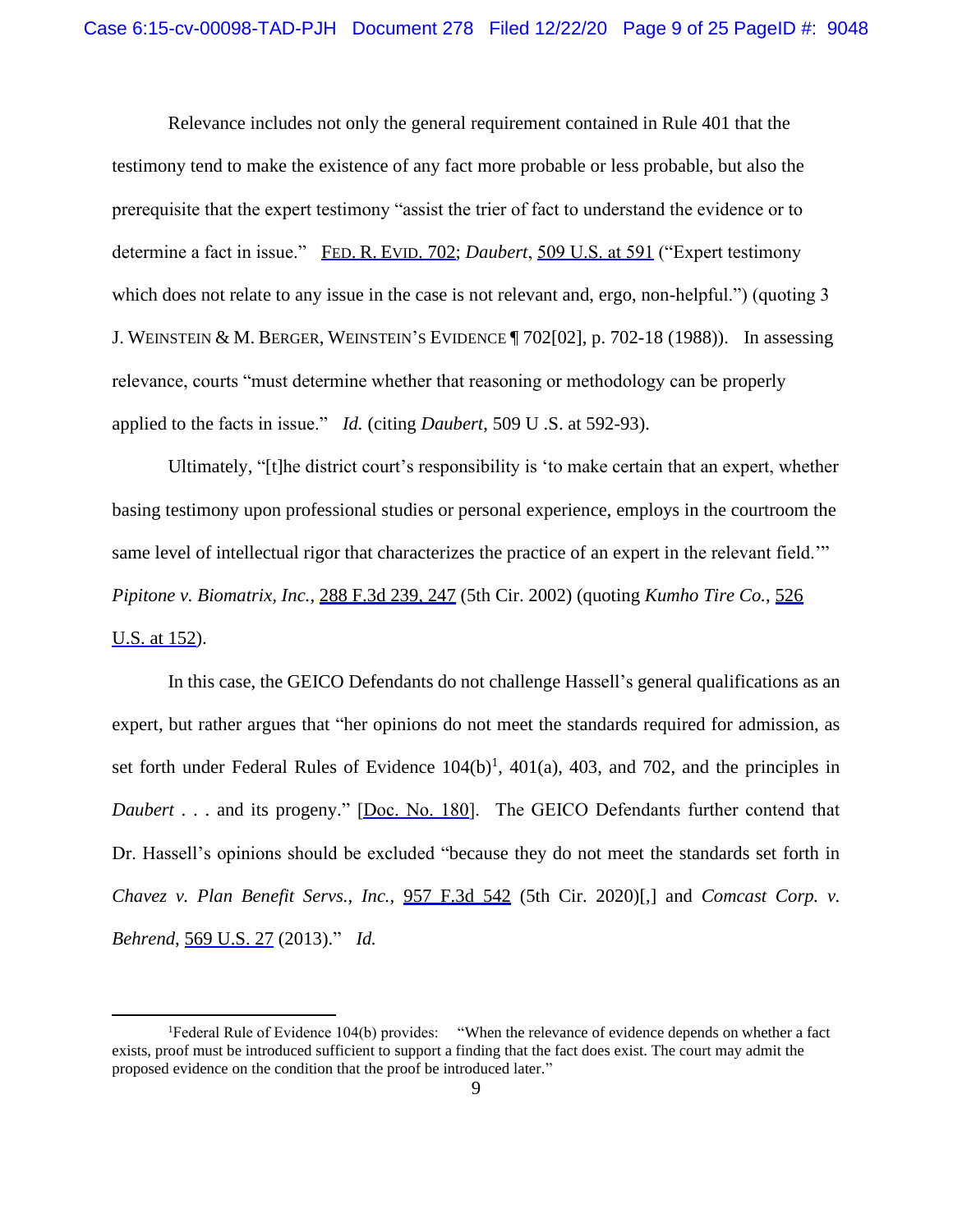The GEICO Defendants characterize their arguments as being based on the "false premises" relied upon by Plaintiffs.

First, the GEICO Defendants argue that Dr. Hassell's opinions are based on the false premise that NADA values are valid benchmarks of total loss vehicles' "actual cash values." They argue that, under Rule 104(b), the GEICO Defendants must show that NADA valuation is an "actual cash value" and, therefore, a valid benchmark, but they cannot because NADA value represents

. [Doc. No. 185, Decl. of Jonathan Banks of J.D. Power's NADA Used Car Guide, March 28, 2019 ("Banks Decl."), attached as Ex. 1,  $\P\P$  10, 14-16.]. Thus, they contend that this method of proof does not tend to prove that the amounts GEICO paid Plaintiffs (or putative class members) are less than the "actual cash value" due under their Policies.

Second, the GEICO Defendants argue that Hassell also relies on the false premise that CCC's values equate to the amount GEICO paid for a total loss vehicle's "actual cash value." While Dr. Hassell opines that she can collect CCC values to compare against NADA, they argue that this is the wrong data. The undisputed record evidence shows that the CCC value does not always equate to the amount GEICO paid for a total loss vehicle's "actual cash value." Dr. Hassell's opinions using CCC values do not tend to prove that the amounts GEICO paid Plaintiffs (or putative class members) are less than "actual cash value" due under the Policies. *See* FED. R. EVID. 104(b), 401(a), and 702(a).

Third, the GEICO Defendants argue that a "single benchmark" comparison of CCC and NADA values shows what Plaintiffs must prove: that the putative class members received less than "actual cash value." The validity of this "single benchmark" comparison is also Plaintiffs'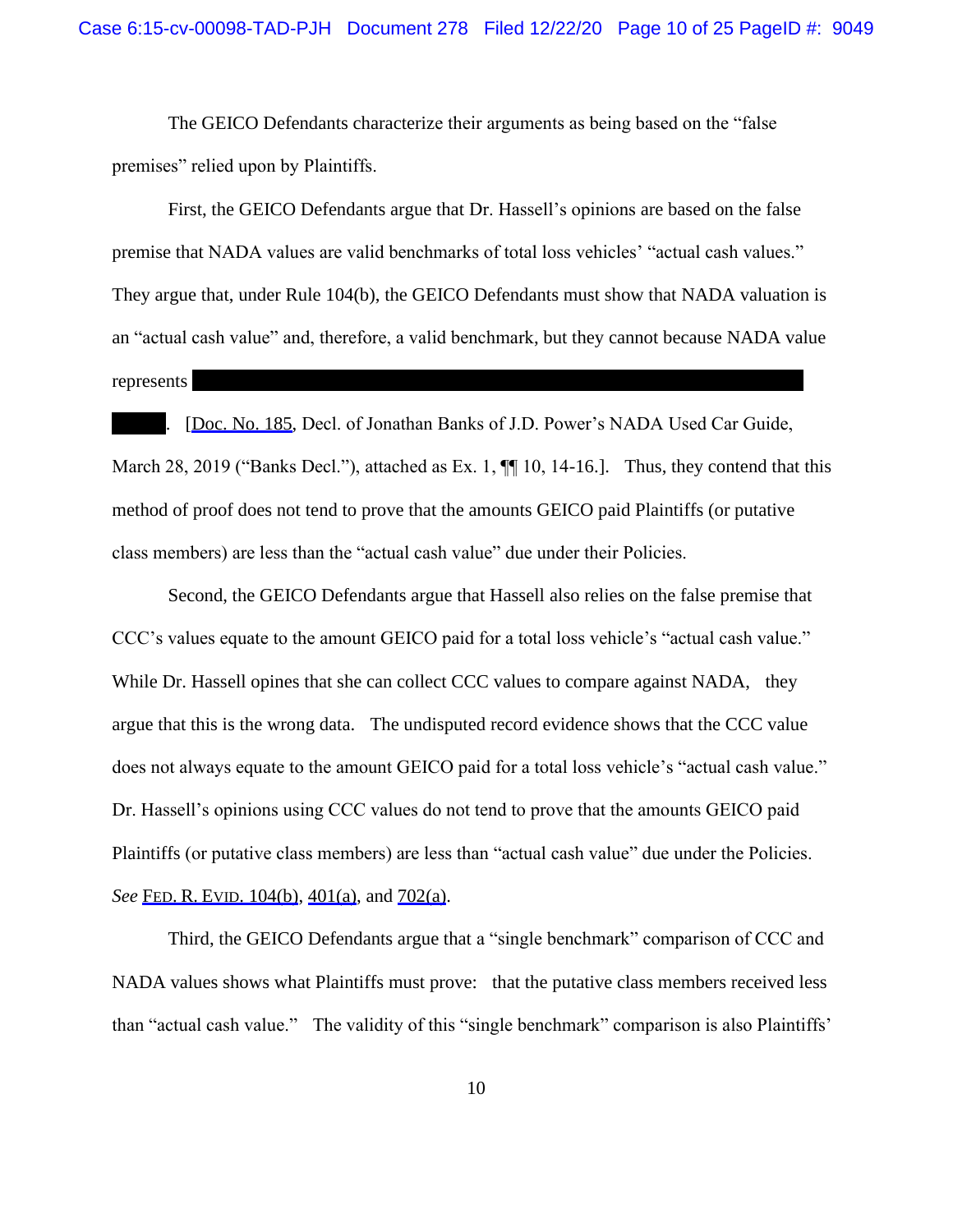burden to prove before the Court considers Dr. Hassell's opinions on class certification. They contend that the undisputed record evidence shows that when Kelley Blue Book ("KBB") (another method Plaintiffs allege could be used) replaces NADA the results are materially inconsistent. Many individuals identified as injured using NADA would be uninjured (and may even owe GEICO a refund) using KBB. And, as Louisiana courts have long recognized, "[w]hether a NADA Guide or a Kelley Blue Book valuation is superior to another calculation is a question of fact that must be examined on a case-by-case basis." *Clark v. McNabb*, 878 So.2d 677, 680-81 (La. Ct. App. 2004). Therefore, they conclude that Dr. Hassell's opinions using NADA as a single benchmark do not tend to prove putative class members were injured, even if it is found that GEICO's use of CCC did not comply with La. Rev. Stat. 22:1892. *See* Fed. R. Evid. 104(b), 401(a).

Plaintiffs respond that the GEICO Defendants have failed to raise a proper attack under *Daubert* because Hassell's opinions in this case deal with very simple database functioning of which there is no serious dispute. To the extent that GEICO's motion is based on objections to the factual foundation of Dr. Hassell's opinions, Plaintiffs argue that these are issues to address on cross examination, as credibility is to be determined by the trier of fact. Finally, Plaintiffs argue that the GEICO Defendants challenge the weight to be given her opinions, not the exclusion of those opinions.

In reply, the GEICO Defendants then place their arguments in the framework of *Daubert*, contending that Hassell's opinions should be excluded. They reiterate that her opinions are based on false premises. They argue further her "methodology" had not even been implemented.

11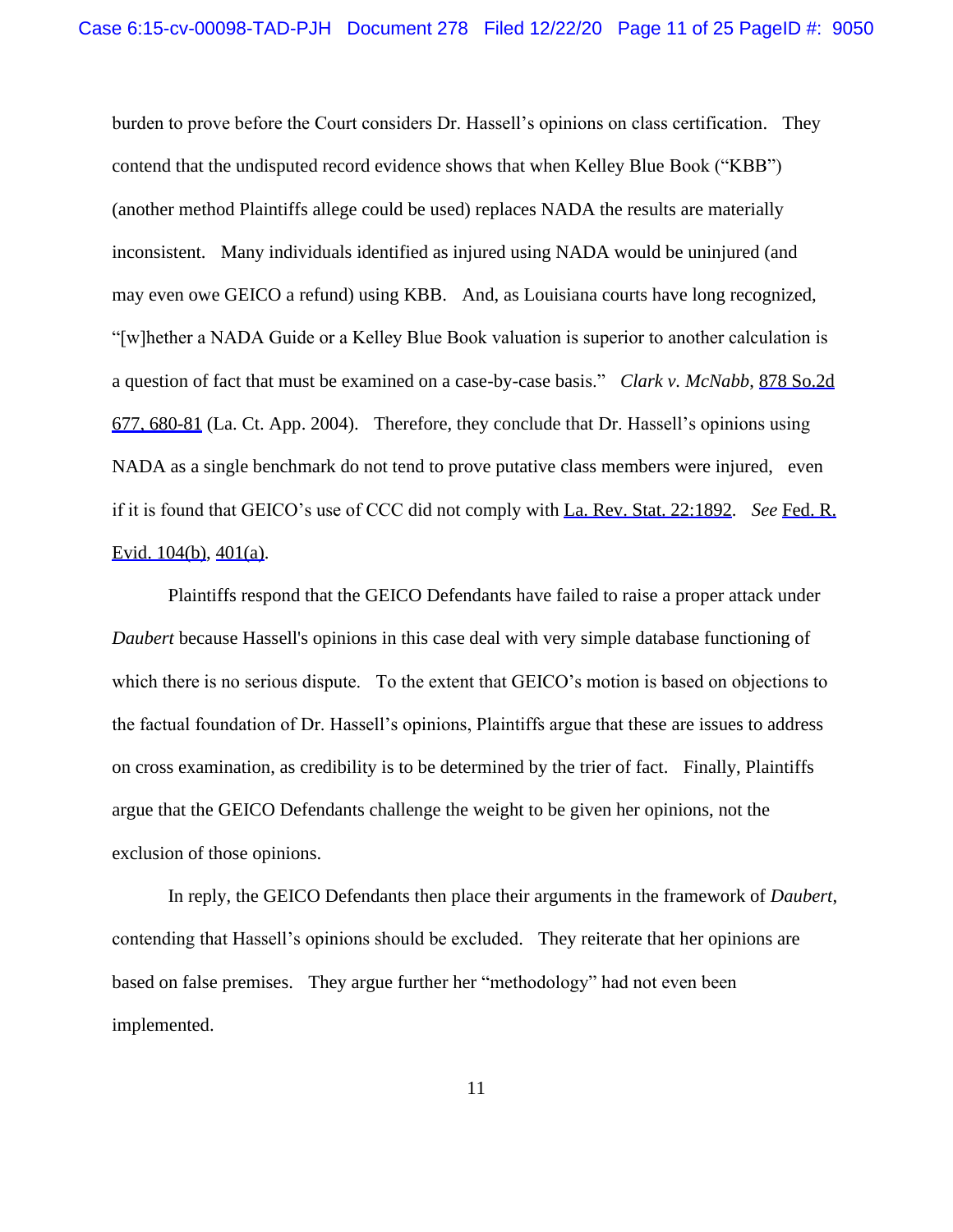Having heard the evidence adduced at the hearing, further elucidating the parties' positions, the Court finds that Dr. Hassell's opinions are properly admitted. The GEICO Defendants, as stated, do not challenge Dr. Hassell's qualifications or that she has testified as an expert in other cases. Further, Dr. Hassell explained the technical methodology she used for valuing total losses. Her analysis and testimony are admissible as offered.

The GEICO Defendants' real objection is that Dr. Hassell's comparison is incorrect and does not address all information that the GEICO Defendants rely upon in valuing total losses. That objection is addressed by the cross-examination of Dr. Hassell at her deposition and by presenting their own evidence and testimony at the class certification hearing. The Motion to Exclude is DENIED. The Court has considered Dr. Hassell's testimony in ruling on the Amended Motion for Class Certification.

#### **B. Amended Motion for Class Certification**

The Court now turns to the class certification issue. Applying Federal Rules of Civil Procedure 23(a) and (b)(3) factors, Plaintiffs argue that the Court should find, as its sister courts did in *Slade v. Progressive Security Insurance Co.*, No. 11-2164, 2014 WL 6484588 (W.D. La. Oct. 31, 2014), rev'd and remanded, 856 F.3d 408 (5th Cir. 2017), and *Gautreaux v. Louisiana Farm Bureau,* 2019-17 (La. App. 3rd Cir. 10/2/19), 280 So. 3d 694, 709, writ denied 2019- 01782 (La.  $6/03/20$ ),  $-$  So.3d  $-$ , that certification is appropriate.

The GEICO Defendants contend that Plaintiffs have failed to meet their burden on the Rule 23 requirements, and the Amended Motion for Class Certification must be denied.

The class action is "an exception to the usual rule that litigation is conducted by and on behalf of the individual named parties only." *Califano v. Yamasaki,* 442 U.S. 682, 700–701, 99 S.Ct. 2545, 61 L.Ed.2d 176 (1979). To come within the exception, a party seeking to maintain a class action "must affirmatively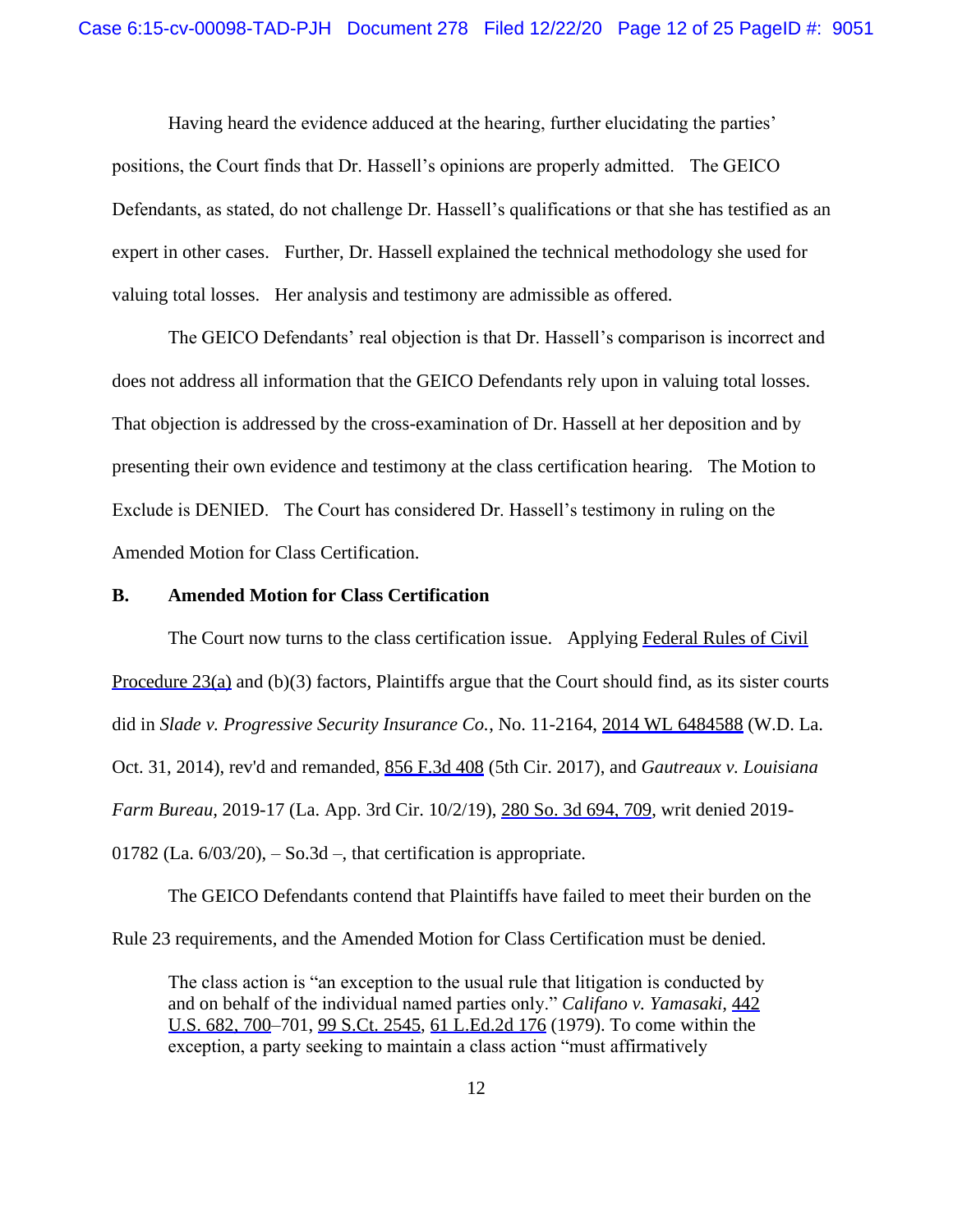demonstrate his compliance" with Rule 23. *Wal–Mart Stores, Inc. v. Dukes*, 564 U.S. —–, —–, 131 S.Ct. 2541, 2551–2552, 180 L.Ed.2d 374 (2011).

*Comcast Corp. v. Behrend*, 569 U.S. 27, 33 (2013). "Rule 23(a) ensures that the named

plaintiffs are appropriate representatives of the class whose claims they wish to litigate." *Dukes*,

564 U.S. at 349. Rule 23(a) has four requirements: numerosity, commonality, typicality, and

adequate representation. FED. R. CIV. P. 23(a); *see also Dukes,*564 U.S. at 349. If these

perquisites are met, then a class may be certified if the moving party also meets the requirements

of Rule  $23(b)(1)$ ,  $(b)(2)$ , or  $(b)(3)$  for class type. Rule  $23(b)(3)$ , at issue in this case, provides

that the Court must find

that the questions of law or fact common to class members predominate over any questions affecting only individual members, and that a class action is superior to other available methods for fairly and efficiently adjudicating the controversy. The matters pertinent to these findings include:

(A) the class members' interests in individually controlling the prosecution or defense of separate actions;

(B) the extent and nature of any litigation concerning the controversy already begun by or against class members;

(C) the desirability or undesirability of concentrating the litigation of the claims in the particular forum; and

(D) the likely difficulties in managing a class action.

# FED. R. CIV. P. 23(b)(3).

The Fifth Circuit has instructed on the proper standard for certification under Rule 23:

Certification is proper only where "the trial court is satisfied, after a rigorous analysis," . . . that the Rule's requirements are met. Put another way, "a district court must detail with sufficient specificity how the plaintiff has met the requirements of Rule 23." *Vizena v. Union Pac. R.R*., 360 F.3d 496, 503 (5th Cir. 2004) (per curiam).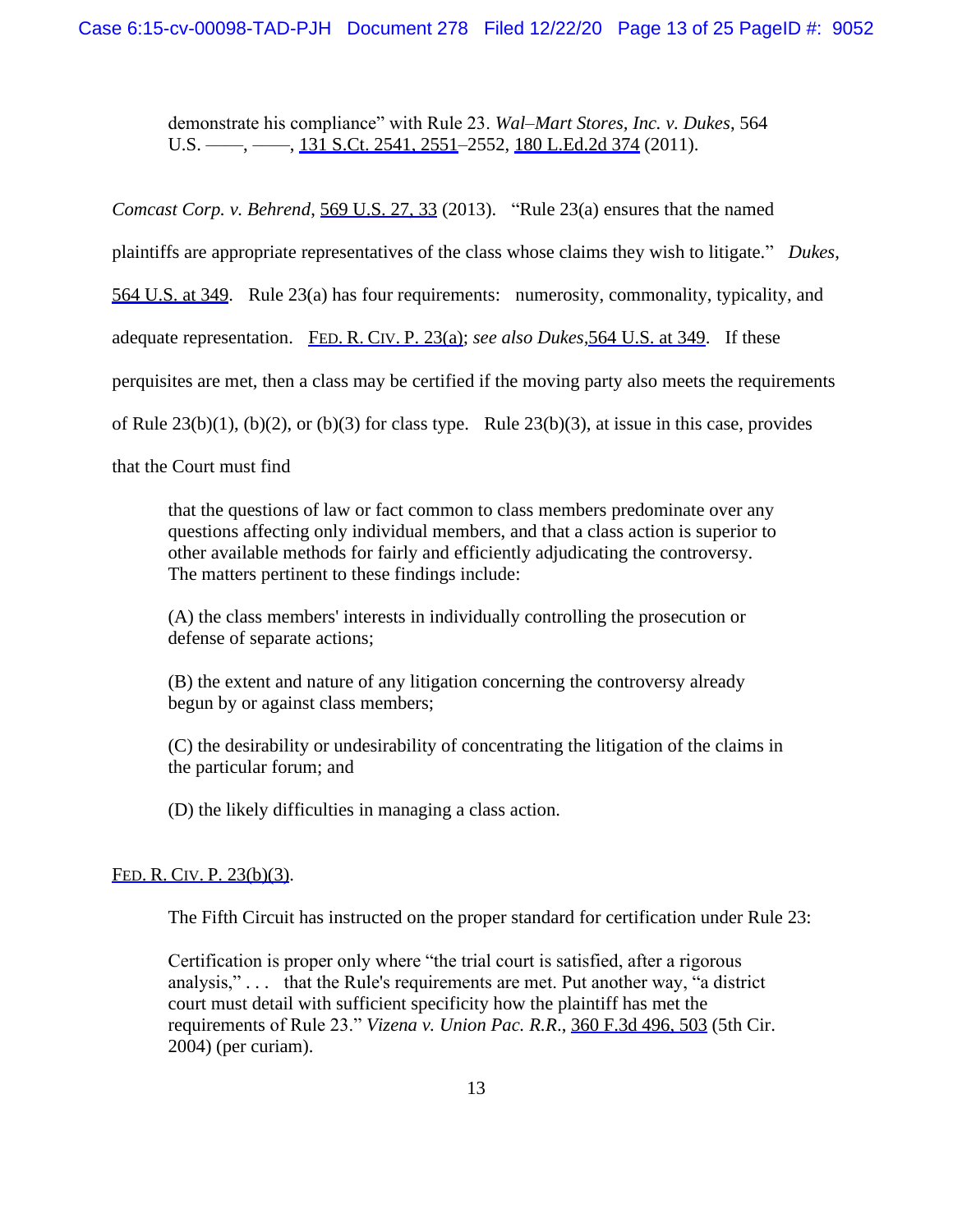"Rule 23 does not set forth a mere pleading standard." *Dukes*, 564 U.S. at 350, 131 S.Ct. 2541. Instead, "[a] party seeking class certification must affirmatively demonstrate his compliance with the Rule—that is, he must be prepared to prove that there are in fact sufficiently numerous parties, common questions of law or fact," and so on. *Id.*

As a result, in weighing certification, the court will often have "to probe behind the pleadings," *Falcon*, 457 U.S. at 160, 102 S.Ct. 2364, because "[t]he class determination generally involves considerations that are enmeshed in the factual and legal issues" of the case, *Dukes,* 564 U.S. at 351, 131 S.Ct. 2541. So the court should seek to "understand the claims, defenses, relevant facts, and applicable substantive law in order to make a meaningful determination[.]" *Flecha v. Medicredit, Inc.*, 946 F.3d 762, 766 (5th Cir. 2020). "If some of the determinations ... cannot be made without a look at the facts, then the judge must undertake that investigation." *Spano v. Boeing Co*., 633 F.3d 574, 583 (7th Cir. 2011). The judge cannot merely "review a complaint and ask whether, taking the facts as the party seeking the class presents them, the case seems suitable for class treatment." *Id.* (emphasis added). Much more is needed.

Thus, to satisfy the rigor requirement, a district court must detail with specificity its reasons for certifying. *Vizena*, 360 F.3d at 503. It must explain and apply the substantive law governing the plaintiffs' claims to the relevant facts and defenses, articulating why the issues are fit for classwide resolution. . . . The court should respond to the defendants' legitimate protests of individualized issues that could preclude class treatment. . . And its analysis must stay close to the facts and law of the case, spurning reliance on generalizations about what types of disputes may be fit for a class. . . . The court must rigorously consider both Rule 23(a)'s prerequisites . . . and the Rule 23(b) class type. . .

This "rigorous analysis" mandate is not some pointless exercise that we foist on this circuit's hardworking and conscientious district judges, such as the judge in this case. It matters. A "class action is an exception to the usual rule that litigation is conducted by and on behalf of the individual named parties only," *Behrend,* 569 U.S. at 33, 133 S.Ct. 1426 (quotation marks removed), and creative uses are perilous. It is no secret that certification "can coerce a defendant into settling on highly disadvantageous terms regardless of the merits of the suit."... And the existence of a class fundamentally alters the rights of present and absent members, particularly for mandatory classes such as the one here. . . . No less than due process is implicated, so a careful look is necessary. *See Unger v. Amedisys Inc.*,  $\frac{401 \text{ F} \cdot 3d \cdot 316}{6} \cdot \frac{320}{6}$  (5th Cir. 2005).

*Chavez v. Plan Benefit Servs., Inc.*, 957 F.3d 542, 545–48 (5th Cir. 2020) (citations omitted).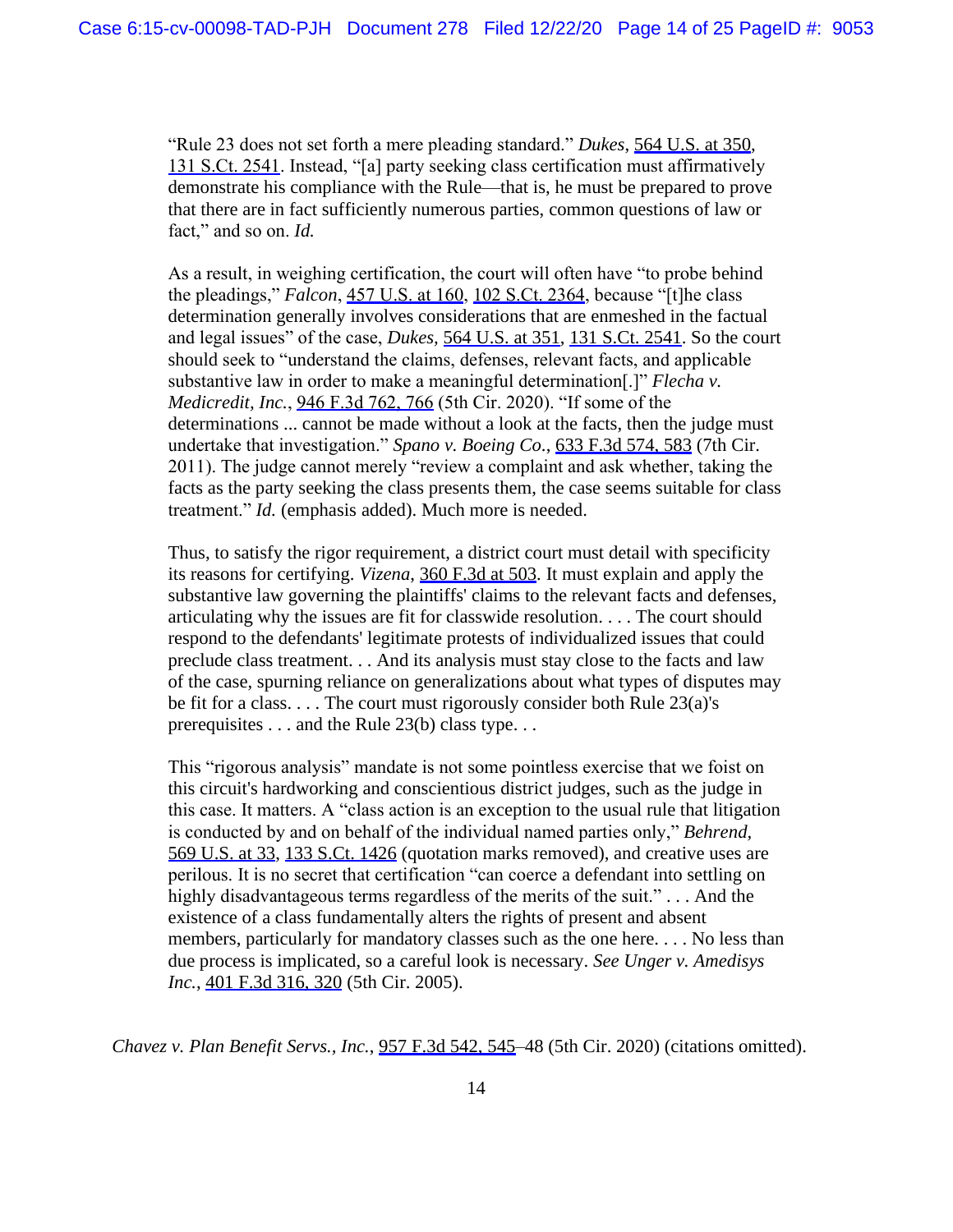Analysis of a class certification motion "begins, of course, with the elements of the underlying cause of action." *Erica P. John Fund, Inc. v. Halliburton Co.*, 563 U.S. 804, 809(2011). Plaintiffs assert three claims: a claim for breach of the insurance contract, a claim for penalties under LA. REV. STAT. 22:1892(B)(1), and a claim for penalties under LA. REV. STAT. 22:1973(A) and  $(B)(5)$ . [Doc. No. 1-1 | 1] 21, 28, 30-35.]. "To state a claim for breach of an insurance contract under Louisiana law, a plaintiff must allege a breach of a specific policy provision." *Louque v. Allstate Ins. Co.*, 314 F.3d 776, 782 (5th Cir. 2002) (citing *Bergeron v. Pan Am. Assurance Co.*, 731 So.2d 1037, 1045 (La. App. 4th Cir. 1999). Additionally, to recover damages under La. Rev. Stat. 22:1973 or La. Rev. Stat. 22:1892, the plaintiff must have a valid "underlying substantive claim." *Pelle v. Munos*, 296 So.3d 14,24-25 (La. App. 1<sup>st</sup> Cir. 2/19/20) ("In order to recover under La. R.S. 22:1973 and La. R.S. 22:1892, a plaintiff must first have a valid, underlying, substantive claim upon which insurance coverage is based.... The penalties authorized by these statutes do not stand alone; they do not provide a cause of action against an insurer absent a valid, underlying insurance claim. . . . Furthermore, breach of contract is a condition precedent to recovery for the breach of duty of good faith . . . ).

The duty under GEICO's insurance agreement is to pay the actual cash value of the loss vehicle in its pre-loss condition. Exh. 63, Prudhomme Insurance Agreement, 11. This value includes adjustments for the "physical condition of the" loss vehicle and for "depreciation/betterment." *Id.* at 17-18. Thus, for the breach of contract claim, Plaintiffs must prove the settlement amount was less than the actual cash value of the loss vehicle, after all adjustments.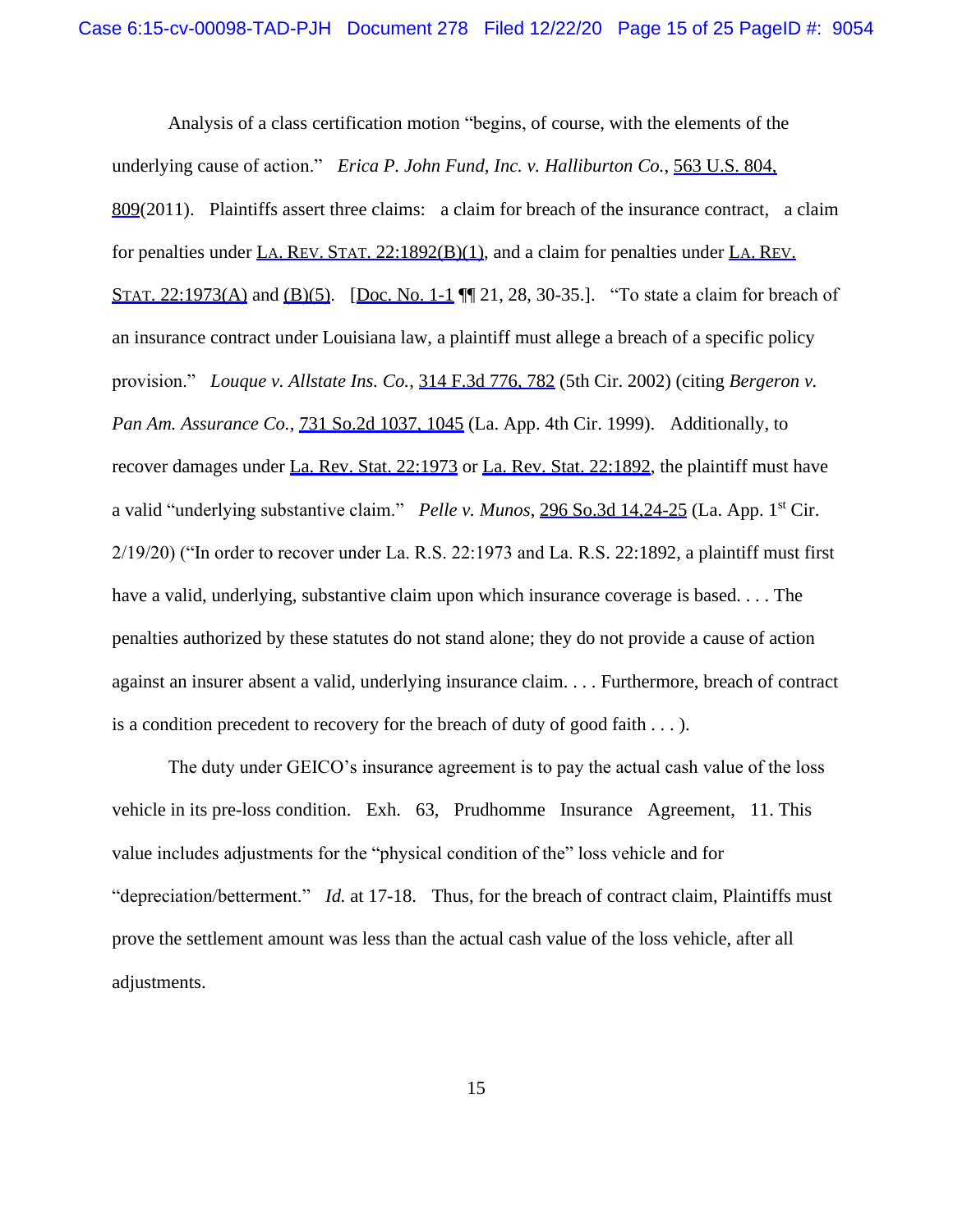With the elements of these claims in mind, the Court will consider each of the four Rule 23(a) requirements, as well as the requirements of Rule 23(b)(3).

#### **1. Numerosity**

First, numerosity requires the examination of the specific facts of each case and imposes no absolute limitations. *See Gen. Tel. Co. of the Northwest, Inc. v. EEOC*, 446 U.S. 318, 329 (1980). There are no magic numbers. *See Phillips v. Joint Legis. Committee on Performance and Expenditure Review of the State of Miss.*, 637 F.2d 1014, 1022 (5<sup>th</sup> Cir. 1981) ("Ample case law can be cited to show that smaller classes have been certified and larger ones denied certification for lack of numerosity. . . Such number comparisons miss the point of the Rule. The proper focus is not on numbers alone, but on whether joinder of all members is practicable in view of the numerosity of the class and all other relevant factors.").

The interrogatories filed by the GEICO Defendants (Exhibit 55) show that from August 15, 2010-January 9, 2019, Government Employees Insurance Company adjusted 4,352 total losses for insureds whose policies were issued in Louisiana. GEICO General Insurance Company adjusted 8,920 total loss claims for insureds whose policies were issued in Louisiana. In total, the GEICO Defendants adjusted 13,272 total claims.

The GEICO Defendants concede that the total claims are sufficiently numerous to meet the numerosity requirements. However, the GEICO Defendants argue that Plaintiffs cannot prove that the number of insureds in the 13,272 claims that were allegedly harmed under Plaintiffs' theory of liability. The GEICO Defendants presented testimony from Kathy Simon and David Stelly, both of whom testified that adjusters have discretion and did not always pay the CCC value, but actually pay a higher amount than the CCC value approximately of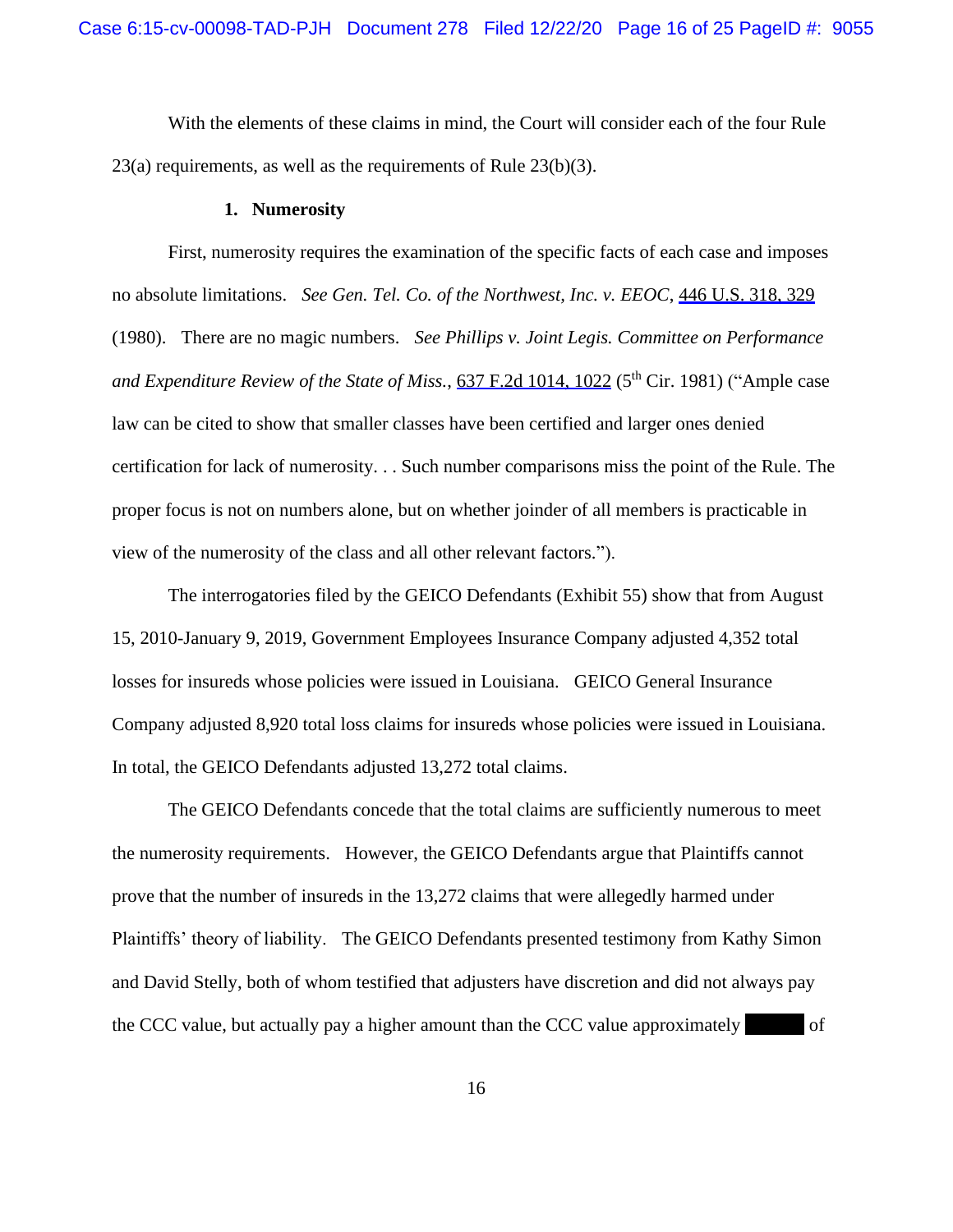the time. The GEICO Defendants also argue that that the number of claimants could only be determined on an individual claim-by-claim review since the GEICO Defendants do not track the number of claims in which they pay more than the CCC value.

However, even under the GEICO Defendants' argument

potential claims to meet the numerosity factor. Therefore, the Court finds that Plaintiffs have met their burden as to numerosity.

, there would still be a sufficient number of

# **2. Commonality**

The Court next turns to the factor of commonality. Commonality allows a class to be maintained if there are questions of law or fact common to the class. FED. R. CIV. P. 23(a)(2). "The commonality test is met when there is at least one issue, the resolution of which will affect all or a significant number of the putative class members." *Lightbourn v. County of El Paso*, 118 F.3d 421, 426 (5th Cir. 1997); *see also Slade*, 2014 WL 6484588, at \*7 (quoting same).

Plaintiffs list five (5) issues which they believe are common to every class member:

- Whether GEICO's use of CCC violates LA. REV. STAT. 22:1892(B)(5);
- Whether CCC's algorithm driven comparable methodology is a "fair" market value survey conducted using qualified retail automobile dealers in the local market area as resources" pursuant to LA. REV. STAT.  $22:1892(B)(5)(a);$
- Whether CCC's algorithm driven comparable methodology is a "generally" recognized used motor vehicle industry source" pursuant to LA. REV. STAT. 1892(B)(5)(b);
- Whether the use of a system that violates LA. REV. STAT.  $22:1892(B)(5)$ gives rise to penalties under LA. REV. STAT. 22:1973; and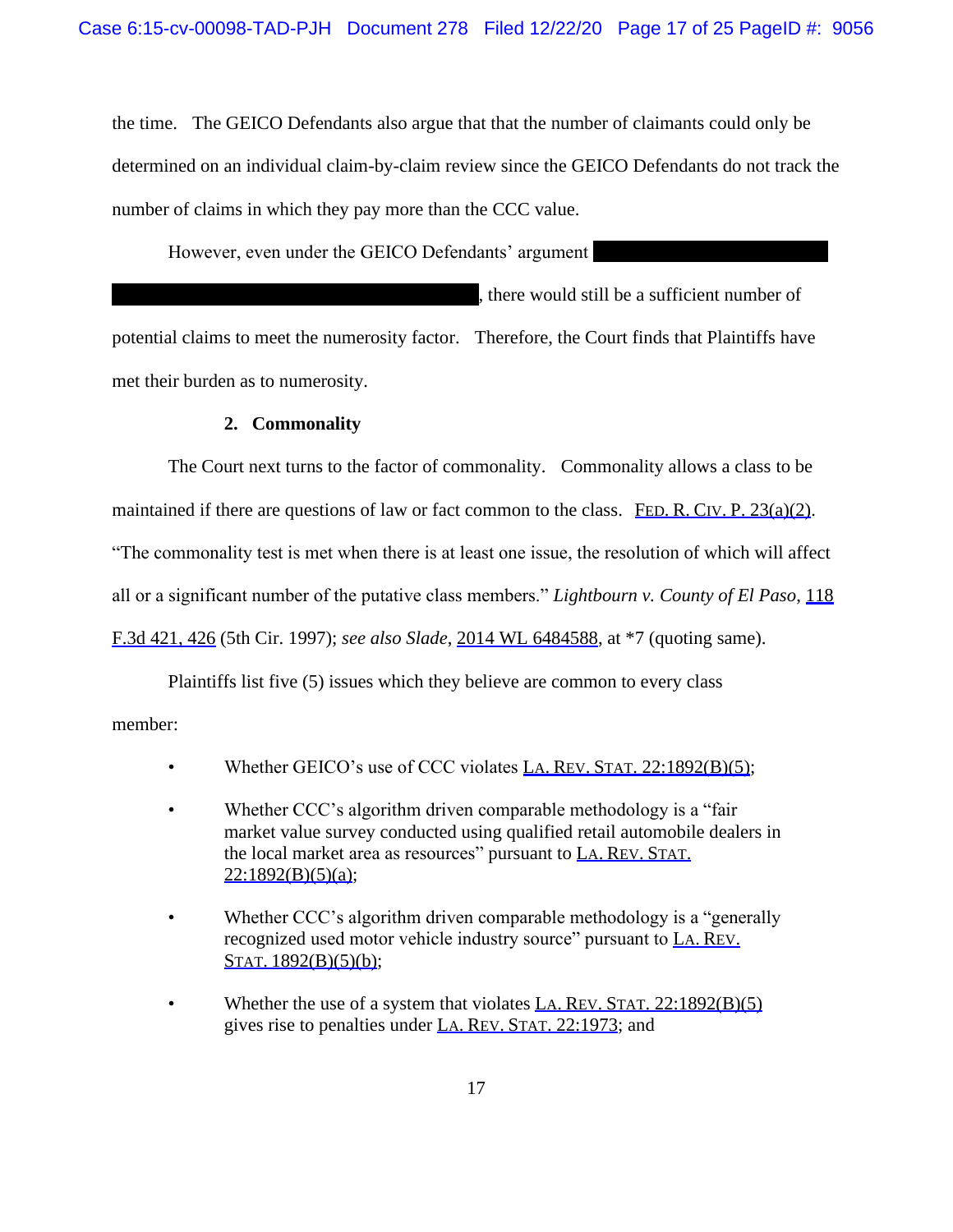The criteria for individual class members' entitlement to damages and penalties under LA. REV. STAT. 22:1892 and LA. REV. STAT. 22:1973.

[Doc. No. 183-1, p. 18]. The first three issues all address the question of whether GEICO's use of the CCC value violates the provision of La. Rev. Stat. 22:1892(B)(5). The fourth and fifth issues address whether each proposed claimant would be entitled to penalties and attorneys' fees under La. Rev. Stat. 22:1973 and La. Rev. Stat. 22:1892 in the even GEICO's use of the CCC values violates La. Rev. Stat. 22:1892(B)(5).

In *Slade v. Progressive*, 2014 WL 6484588 (W.D. La. Oct. 13, 2014), the District Court certified a very similar class action involving Progressive's use of the Work Center Total Loss ("WCTL") valuation system for total vehicle of Progressive insureds. The District Court certified issues for the class involving the breach of the insurance contract, statutory penalties, and attorneys' fees under La. Rev. Stat. 22:1973 and fraud. On appeal, the Fifth Circuit approved the class certification on those issues except for fraud.<sup>2</sup> See Slade v. Progressive, 856  $E.3d.408$  (5<sup>th</sup> Cir. 2017).

*Slade* has many similarities to the present case. It involved a class of Progressive insureds who had total losses calculated with the WCTL system that allegedly undervalued the insured's loss. *Slade* was also similar to the present case in that the NADA clean-retail was used by the plaintiffs' expert, Hassell, $3$  who testified that damages could be computed on a class-

<sup>2</sup>The Court held that fraud claims require individual proof of reliance by each claimant, and, therefore, certification was inappropriate.

<sup>&</sup>lt;sup>3</sup>Hassell is the same expert in this case.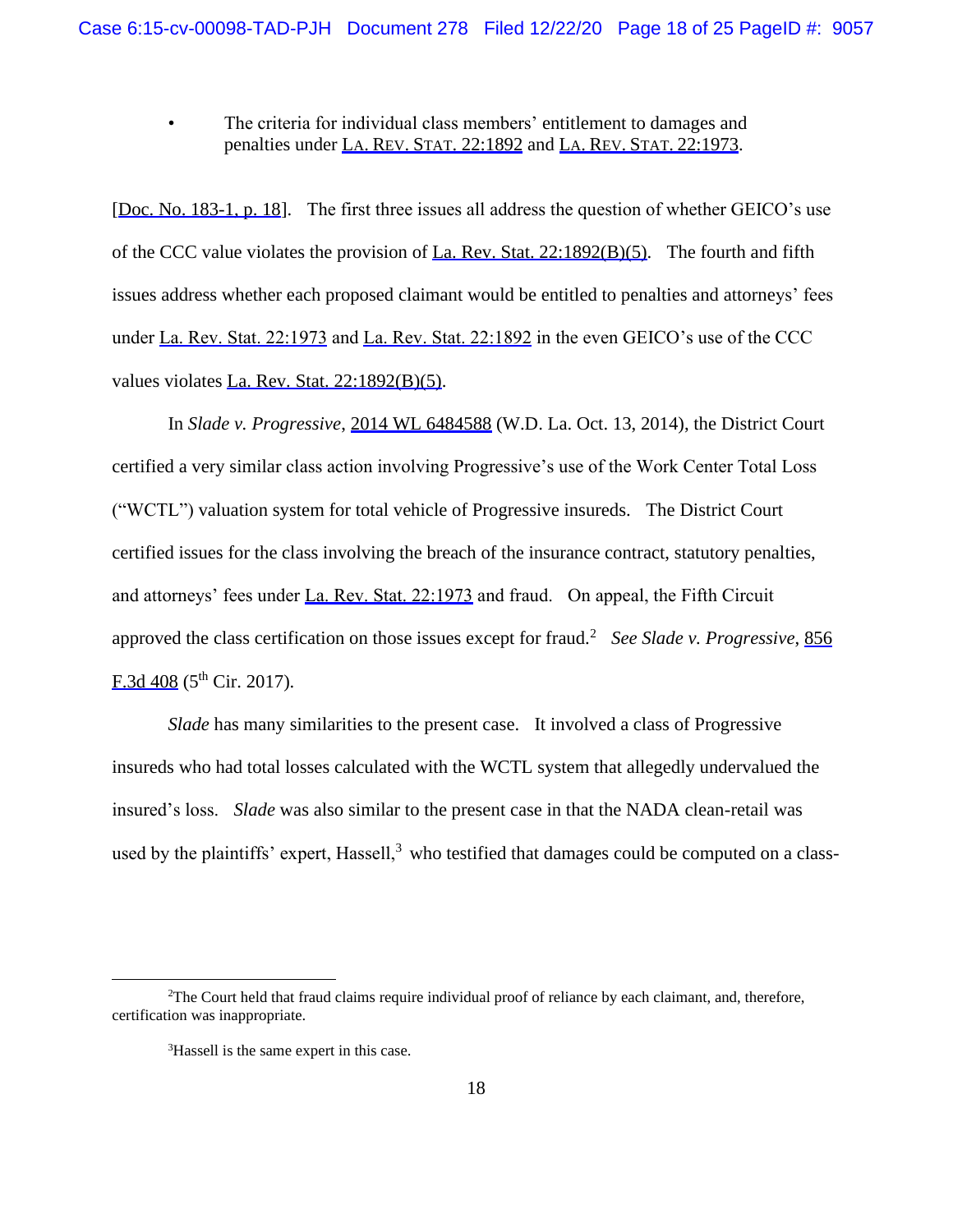wide basis by computing the difference between the NADA lean rated value and the WCTL value by using Progressive's own information.<sup>4</sup>

However, there are some very important differences between *Slade* and the present case. Progressive used Manage Repair Representatives ("MRR"), who did not have discretion to deviate from the WCTL numerical value. In contrast, GEICO's adjusters have extensive training which includes the discretion to settle total loss claims over the CCC value. According to the testimony of Kathy Simon,

 . Since Progressive always used the WCTL value, there was no need to look at each individual claim to see which claimants received more. Dr. Hassell's damage model would fit more easily with the Progressive case than it would with GEICO's case.

Another important difference between *Slade* and the present case is that the Progressive adjusters were also able to determine the vehicle's NADA value by pressing an "NADA button" on his or her computer. In contrast, the GEICO adjusters do not track the NADA clean retail value, and that information is not normally found in GEICO's claim files.

One other important difference is the value Progressive was computing versus the value GEICO is computing. In *Slade*, the WCTL program had a condition rating of 3.00, which compared to the condition of a used vehicle on a dealer's lot. In contrast, GEICO's CCC program attempts to calculate the actual cost value of the vehicle in the state where it was located just prior to the accident causing the loss. Therefore, in *Slade,* the use of Dr. Hassell's model is an "apples versus apples" comparison (used vehicle on dealer's lot versus clean retain value). In the present case, her damages model is an "apples versus oranges" comparison because

<sup>4</sup>The Court notes that there is currently an issue in *Slade* as to whether the damages were as easy to calculate as Hassell had previously indicated.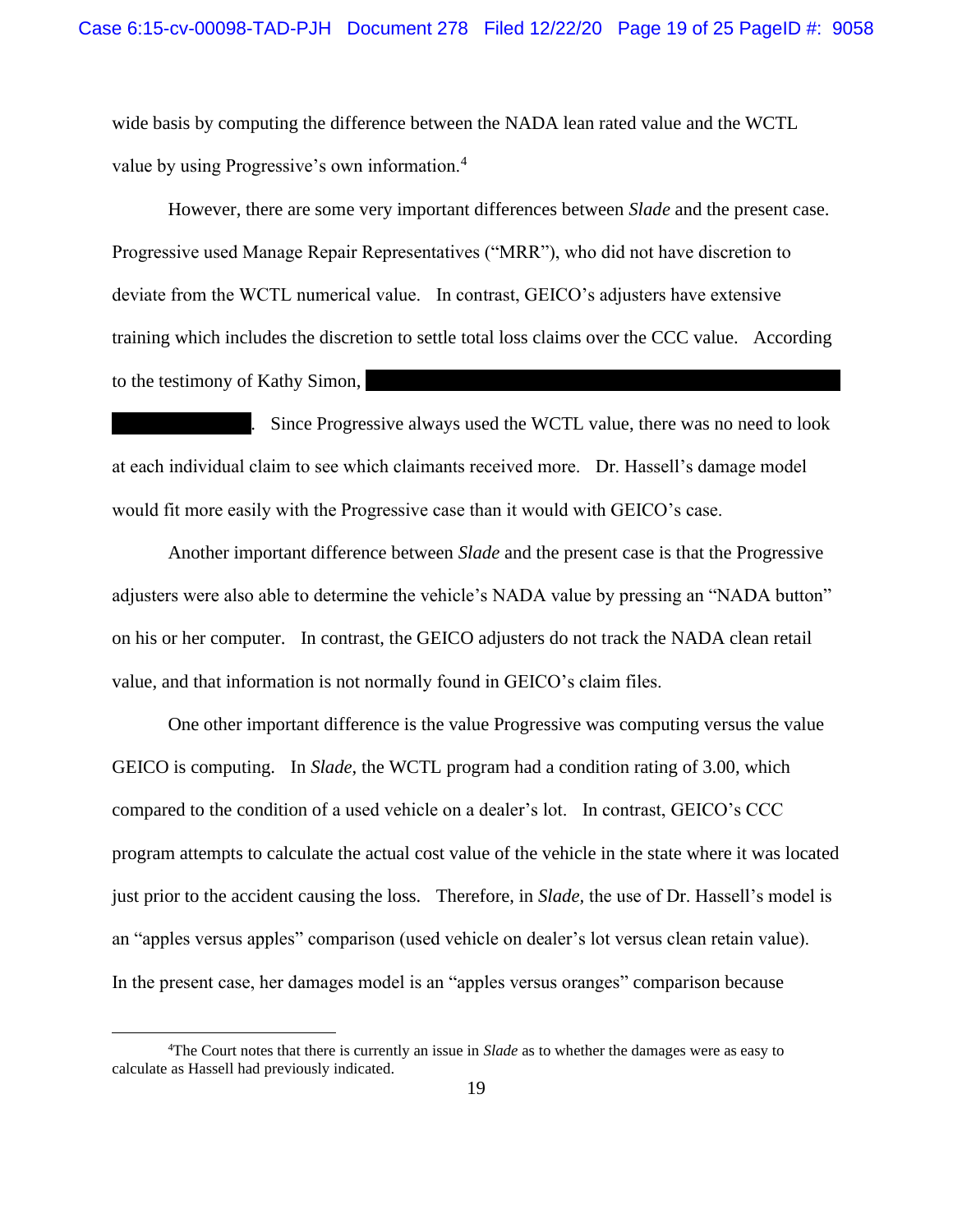NADA clean retain reflects the value of a used vehicle for sale on a dealer's lot versus the actual cost of the insured vehicle just before the accident.<sup>5</sup> Dr. Richardson testified that a vehicle on the road just prior to an accident would almost always be valued less than a used vehicle for sale on a dealer's lot.

Since GEICO pays more than the CCC value in approximately of its claims, all 13, 272 potential claims would have to be looked at individually to determine whether or not the CCC value was paid. Additionally, in approximately of cases where the CCC system is used, the system evaluations are reviewed by a person or the evaluations are prepared manually by CCC adjusters. Each individual claim will have to be looked at to find out in which claims GEICO paid more and/or in which claims manual valuations were used by CCC. Unlike *Slade*, Prudhomme's and Jack's claims cannot be resolved by reference to GEICO's own computer data.

In *Chavez v. Plan Benefit Servs., Inc.*, 957 F.3d 542 (5<sup>th</sup> Cir. 2020), the Court found the district court failed to meet the rigorous analysis required for class certification. Specifically, the Court held the district judge failed to examine the asserted differences among the class members that could prevent the suit from generating common answers.

There are important differences between the GEICO insureds proposed to be class plaintiffs. Apparently, were paid more than the CCC. Also, apparently had manual evaluations used, rather than the CCC computer system. It would be impossible to determine damages on a class-wide basis without examining all 13,272 claims. Common questions could not be answered without fact-specific inquiries as to each claim.

<sup>5</sup>NADA Clean Retail reflects a used vehicle on a dealer's lot ready for sale. (Dr. Richardson's testimony).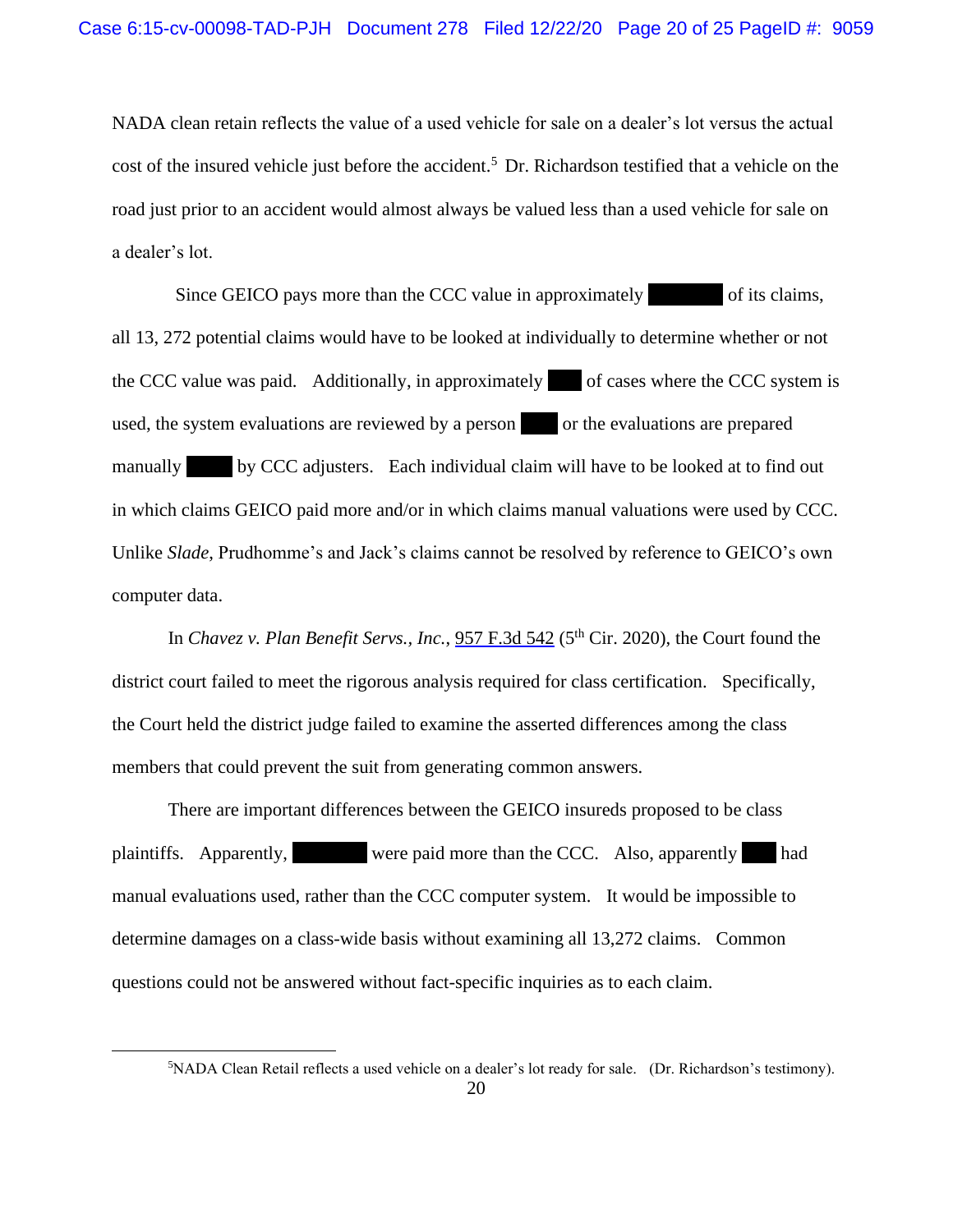In *Curtis v. Progressive*, 2020 WL 2461482 (W.D. Ok. May 15, 2020), the district court denied a very similar class certification primarily on the commonality factors. The Court found the plaintiffs did not show commonality where it was alleged that Progressive's use of the WCTL system to value vehicle total loss claims violated Oklahoma law. In denying class certification, the court found there would not be a common answer for the purported class, as the class would require an in-depth look at specific claims, which contravenes the purpose of class litigation.

In this case, there will be no common answer of whether GEICO violated La. Rev. Stat.  $22:1893(B)(5)$  without looking at each claim. Therefore, the Court finds that the commonality factor is not met.

# **3. Typicality**

Typicality is a requirement that "the claims or defenses of the representative parties are typical of the claims or defenses of the class." Fed. R. Civ. P. 23(a)(3). The test focuses on the similarity between the named plaintiffs' legal and remedial theories and the legal and remedial theories of those whom they wish to represent. *See Lightbourn v. City of El Paso*, 118 F.3d 421,  $426$  (5<sup>th</sup> Cir. 1997). If the claims arise from a similar course of conduct and share the same legal theory, factual differences will not defeat typicality. *See James v. City of Dallas* 254 F.3d 551,  $557$  (5<sup>th</sup> Cir. 2001).

Prudhomme's 2008 Kia Rondo LX was involved in an automobile accident, resulting in a total loss. Prudhomme maintains his vehicle's NADA clean retain value was \$10,150.00, while he was only paid \$8,272.00 under GEICO's CCC One valuation.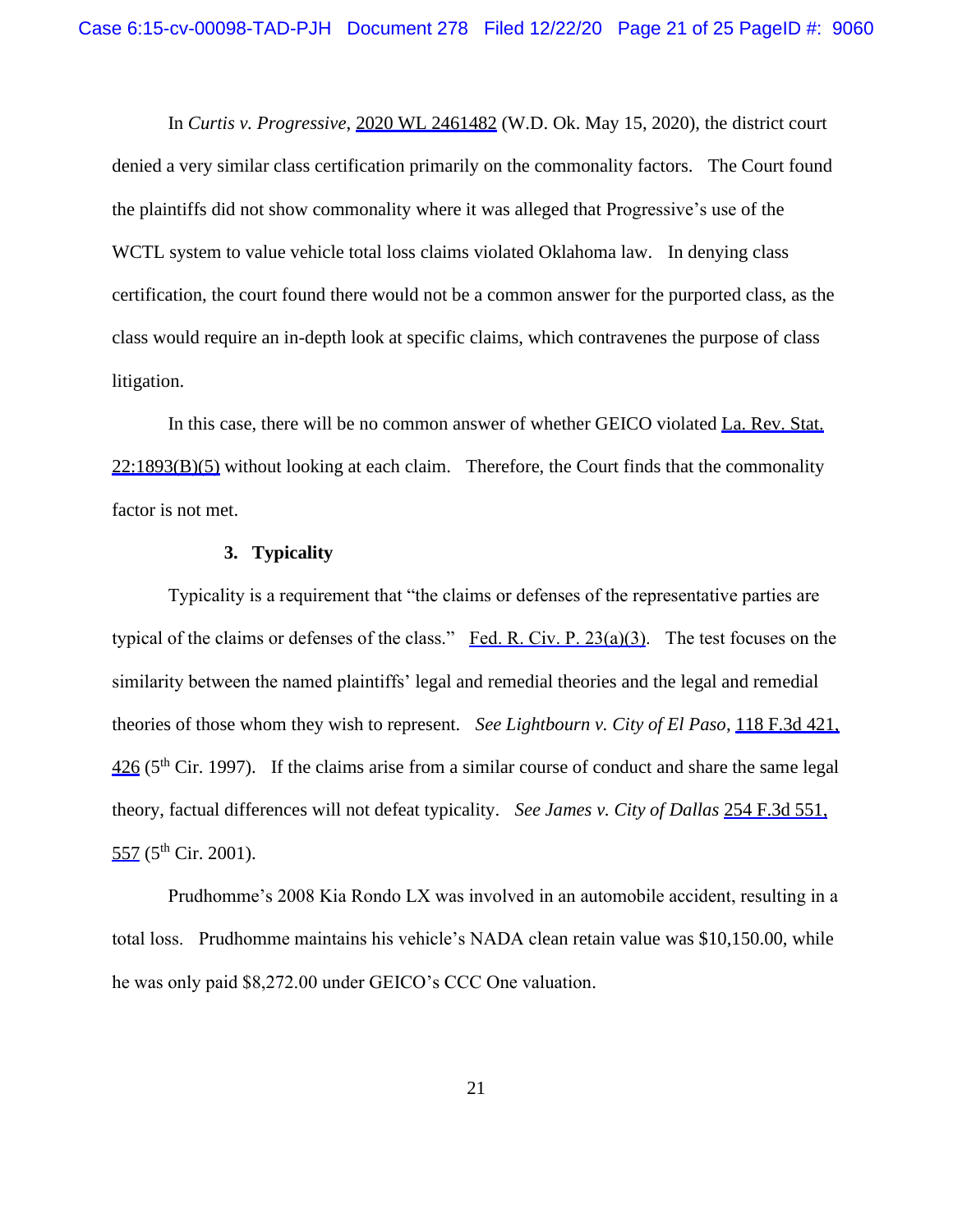Jack's 2000 Ford Ranger V-6 Supercab truck was involved in an automobile accident, resulting in a total loss. The NADA clean retail value was \$4,350.00 while he was paid \$2,733.00 under GEICO's CCC One valuation. Jack believes his vehicle was worth even more than the NADA clean retail value.

GEICO maintains the plaintiffs are in conflict with each other, and Jack is subject to unique individual defenses. Despite that, Prudhomme and Jack seek to represent GEICO insureds whose total loss vehicles were paid less than the NADA clean retail value. The small differences are not enough to defeat typicality.

#### **4. Adequate Representation**

Under the adequacy argument, Plaintiffs must show that they, their counsel, and the relationship between the two are adequate to protect the interests of the absent class members. *Unger v. Amedisys, Inc., 401 F.3d 316, 321 (5<sup>th</sup> Cir. 2005).* 

There is no argument challenging the adequacy of Plaintiffs' counsel. Affidavits were filed [Exh. 59] by class counsel, Kenneth St. Pe, Kenneth DeJean, and J.R. Whaley. Mr. DeJean testified live at trial. Counsel are highly qualified to represent the interest of absent class members.

GEICO argues that Prudhomme and Jack have a conflict of interest due to Dr. Richardson's conclusion that more than one-fifth of the putative class benefited from GEICO using the CCC value instead of NADA Clean Retail value. In other words, Prudhomme and Jack have a conflict of interest in that the method they contend should have been used would be to the detriment of more than 20% of the putative class.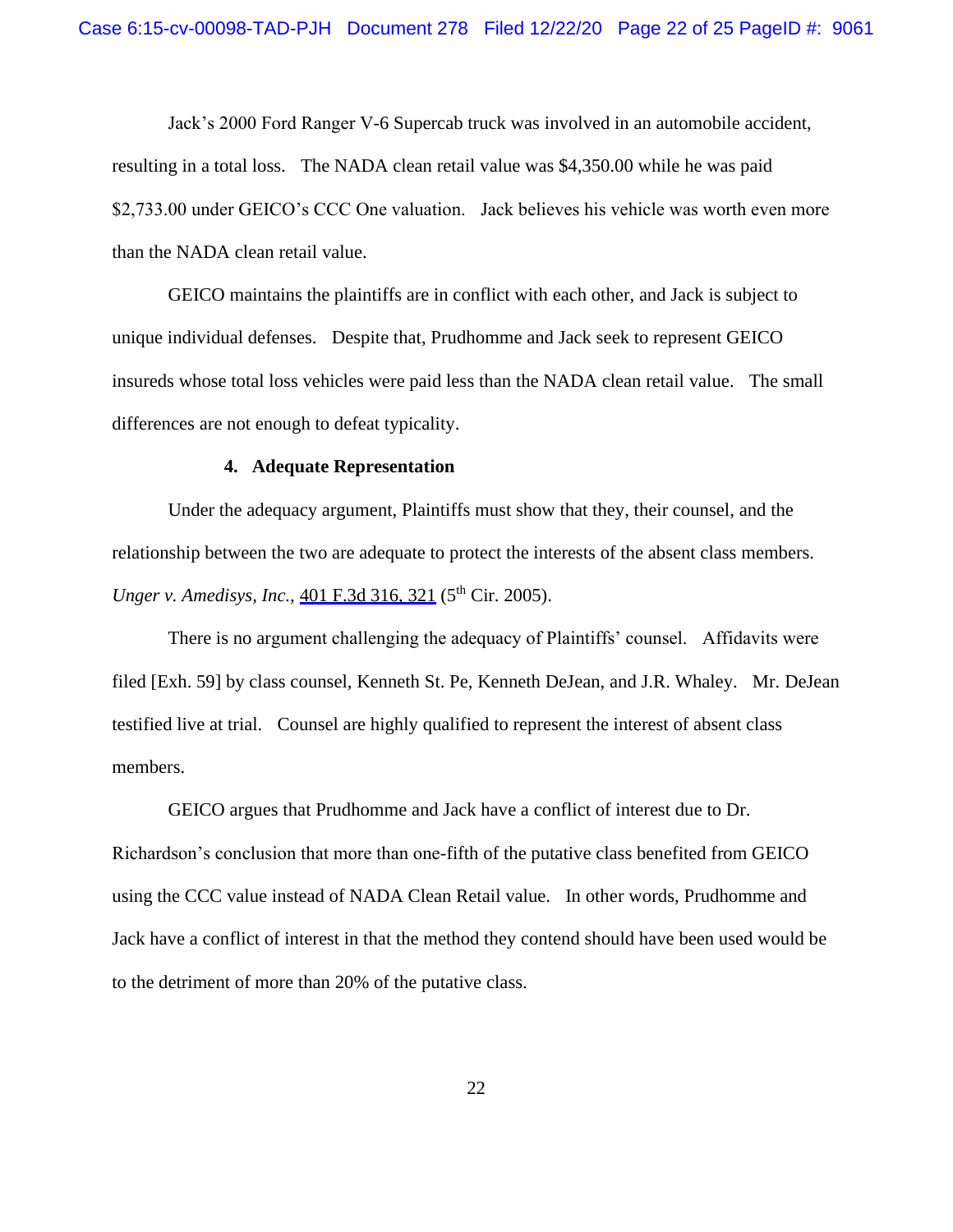Intraclass conflicts may negate adequacy under Rule 23(a)(4). *Langbecker v. Elec. Data Sys. Corp.,* 476 F.3d 299, 315 (5th Cir. 2007). In *Pickett v. Iowa Beef Processors*, 209 F.3d 1276, 1280 (11<sup>th</sup> Cir. 2000), the plaintiff's representation was found to be inadequate where the class includes those "who claim harm from the very acts from which the other class members benefitted." That is the case here. According to Dr. Richardson's case study, approximately 21% of the proposed class members would receive less using the NADA Clean Retail value than they received by GEICO's CCC One Valuation. This is a substantial conflict with over 1/5 of the class. Due to this conflict of interest, Prudhomme and Jack are unable to provide adequate representation to the proposed class.

# **5. Rule 23(b) Class Type Requirements**

"A class action may be maintained if Rule  $23(a)$  is satisfied[,] and if the plaintiffs prove that the action meets the requirements of one of the options under Rule 23(b). In this, Plaintiffs contend that they have satisfied Rule 23(a) and that this is the type of action addressed in Rule  $23(b)(3)$ .

Rule 23(b)(3) requires that" questions of law or fact common to class members predominate over any questions affecting only individual members, and that a class action is superior to other available methods for fairly and efficiently adjudicating the controversy." FED. R. CIV. P. 23(b)(3); *see also Madison v. Chalmette Refining, LLC*, 637 F.3d 551, 555 (5th Cir. 2011). Rule 23(b)(3) then identifies four "pertinent" factors to consider:

- (A) the class members' interests in individually controlling the prosecution or defense of separate actions;
- (B) the extent and nature of any litigation concerning the controversy already begun by or against class members;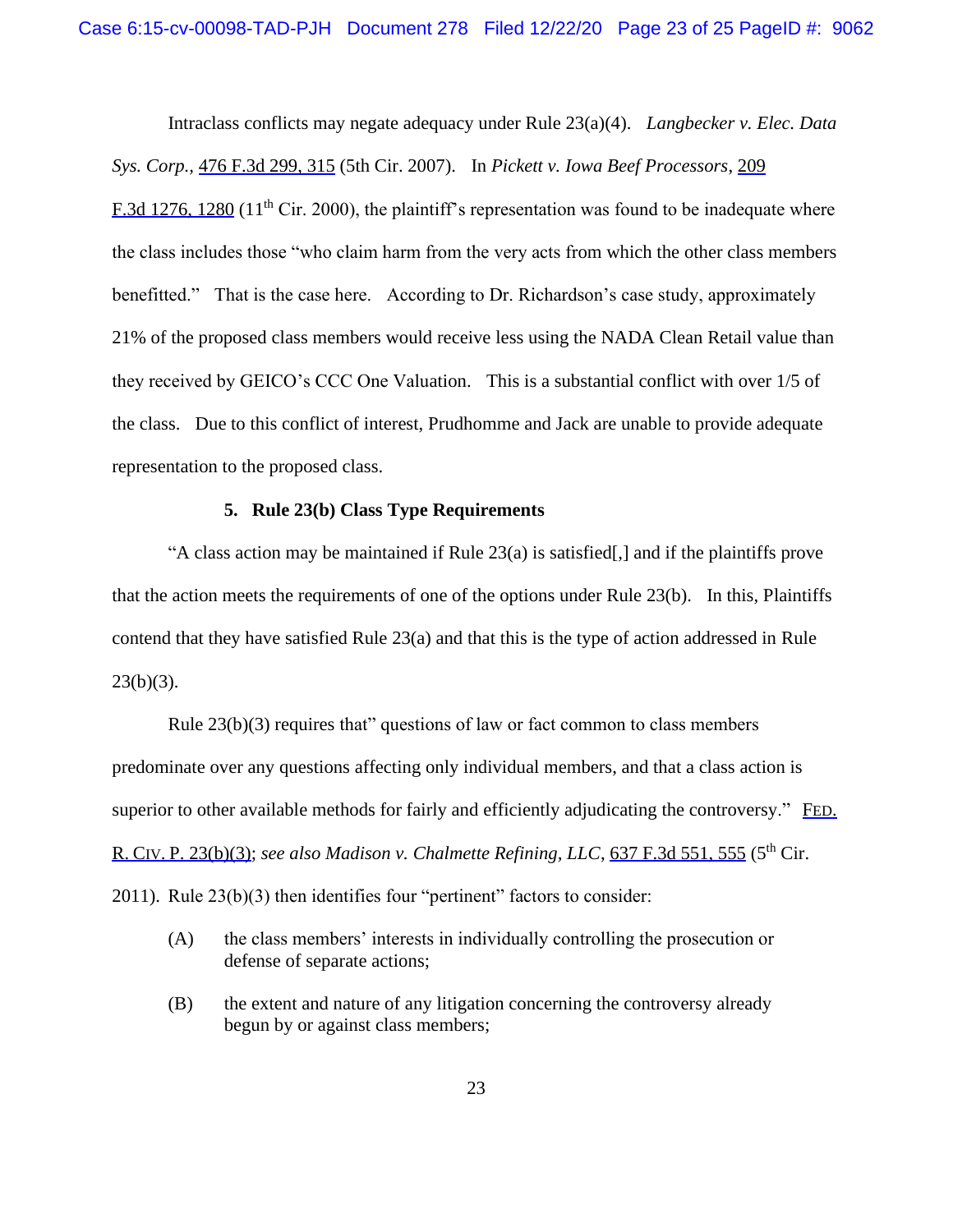- (C) the desirability or undesirability of concentrating the litigation of the claims in the particular forum; and
- (D) the likely difficulties in managing a class action.

Predominance, although reminiscent of the commonality requirement of Rule 23(a), is more demanding "because it tests whether the proposed classes are sufficiently cohesive to warrant adjudication by representation." *Unger*, 401 F.3d at 320.

As discussed in the analysis of Rule 23(a), due to the very important differences between the issues in this case and *Slade v. Progressive*, the commonality requirement was not met. Under the more demanding standard of predominance, this requirement is not met either. Since

 of the GEICO insureds were paid more than the CCC One Valuation and/or manual evaluations were used in of the cases, all  $13,272$  claims would have to be examined, which defeats the purpose of a class action. Dr. Hassell's damage formula cannot be used for the entire class without examining each individual claim file. Damages simply cannot determined on a class-wide basis.

Also, without knowing the amount each potential GEICO claimant was paid over the CCC One Valuation (which will require every file to be examined), it is also impossible to have a common answer to the question of whether GEICO violated LA. REV. STAT. 22:1892(B)(5).

Although this case is similar to *Slade v. Progressive*, a "rigorous analysis" of the facts show that there are vast differences which make it impossible to determine liability or damages on a class-wide basis. Therefore, Plaintiffs' Amended Motion for Class Certification is DENIED.